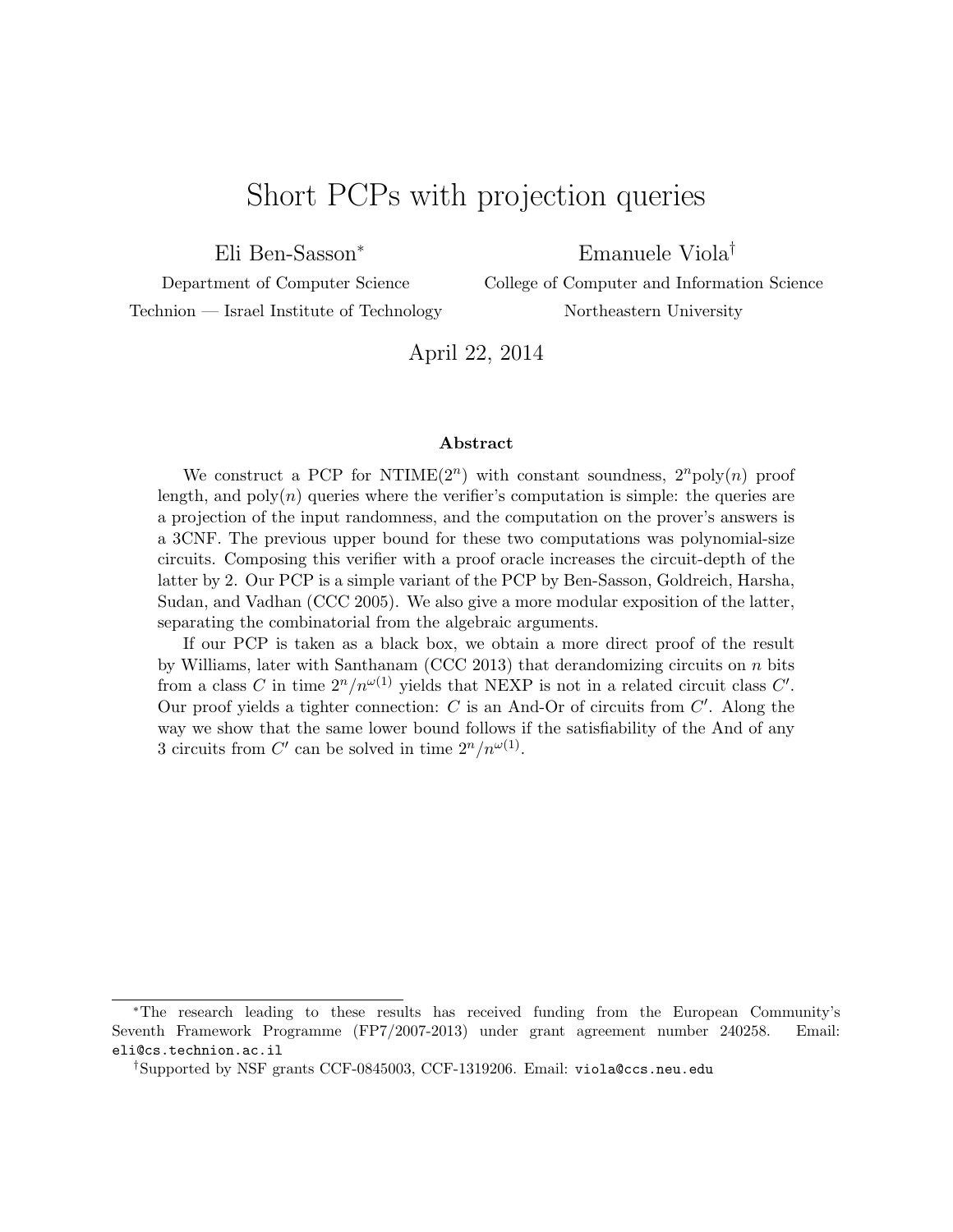# 1 Introduction

It has long been known that solving satisfiability of circuits, or derandomizing probabilistic circuits implies new circuit lower bounds (for various exponential-time classes), see e.g. [KL80, IKW02]. In [Wil10] Williams gives an interesting instance of this phenomenon, where a non-trivial lower bound against a circuit class  $C$  follows from a satisfiability or derandomization algorithm for circuits of a related class C' that runs in time  $2^n/n^{\omega(1)}$ , where n is the number of variables of circuits in  $C'$ . It is an interesting question whether the approach based on satisfiability or the one based on derandomization should be pursed to obtain new circuit lower bounds.

The satisfiability approach – not the derandomization approach – has given non-trivial lower bounds [Wil11]. Moreover this approach has been tightened, by making  $C'$  closer to C, in [SW13, JMV13, Oli13], making it plausible that more lower bounds will be obtained. In fact, we will tighten it a bit more in this work. However, it is not clear how much this approach can be pushed. Do we believe that the satisfiability of (unrestricted) polynomial-size circuits can be solved faster than brute-force search? Even for seemingly simple problems such as MAX3SAT, no satisfiability algorithm better than brute-force search is known, despite attempts since a decade ago [Wil05]. Note that the MAX3SAT problem – given a 3CNF and an integer  $\ell$ , is there an assignment that satisfies  $\geq \ell$  clauses? – corresponds to the restricted class of depth-2 circuits known as  $MAJ \circ AND_3$ : a Majority on And's on three variables. The lack of progress on MAX3SAT is an obstacle for obtaining new lower bounds from satisfiability.

A priori, the approach based on derandomization should apply more broadly, because most researchers indeed believe that derandomization is possible (and a long line of research has shown that indeed derandomization is possible based on lower bounds). Also, for several classes we have nontrivial derandomization algorithms but not satisfiability ones. For example, for the class mentioned above of MAJ  $\circ$  AND<sub>3</sub> circuits a derandomization is given in [LVW93, Vio07]. Even when both types of algorithms are available, the speed of the derandomization one often outperforms that of the satisfiability one. For example, the running time for the derandomization of CNF, see [GMR13] for the latest, vastly outperforms that of satisfiability algorithms, cf. [Her11]. For another example, consider the class of poly-size, constant-depth circuits with Or, Not, and Parity gates  $(AC<sup>0</sup>$  with parity gates). To our knowledge, the best satisfiability algorithm is the one in [Wil11] which has running time  $2^{n-n^{\epsilon}}$ . By contrast, [FSUV13] derandomize these circuits in time  $2^{n-n/\text{poly}\log n}$  (building on available lower bounds).

One advantage of satisfiability over derandomization is that the corresponding connection to lower bounds is simpler and incurs less overhead. To obtain lower bounds from derandomization one relies on probabilistically checkable proofs (PCP), specifically the somewhat intricate work by Ben-Sasson, Goldreich, Harsha, Sudan, and Vadhan [BGH<sup>+</sup>05]. The intricacy of this work reflects on two aspects of the approach. First, to make it apply to restricted circuit classes such as  $ACC^{0}$  or  $TC^{0}$ , previous to this work one needed a roundabout argument, provided by Santhanam and Williams [SW13], which actually relies on a subsequent PCP by Mie [Mie09] combining [BGH<sup>+</sup>05] with Dinur's gap amplification [Din07]. Second,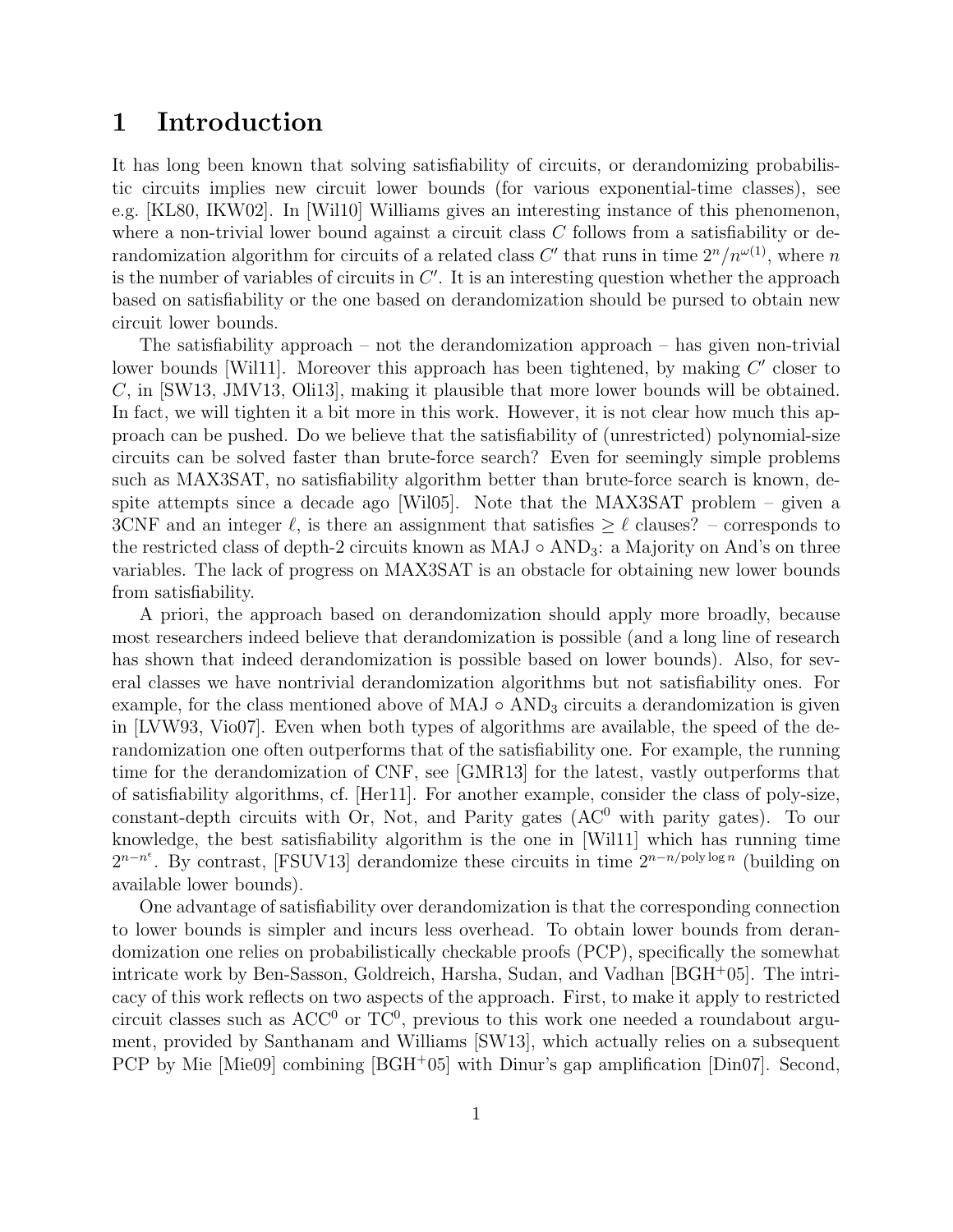the indirect aspect of the argument is reflected in the overhead in the reduction. For example, to obtain a lower bound against circuits of depth  $d$ , one needed a derandomization algorithm for circuits of depth cd for a constant  $c > 1$ .

#### 1.1 Our results

In this work we provide a variant of the PCP [BGH<sup>+</sup>05] where the computation of the verifier is quite modest: Given randomness, the verifier computes its queries just by taking projections of the randomness, and the computation on the prover's answers is a 3CNF. The previous upper bound for these two computations was polynomial-size circuits.

**Theorem 1.1** (Short PCPs with projection queries). Let M be an algorithm running in time  $T = T(n) \geq n$  on inputs of the form  $(x, y)$  where  $|x| = n$ . Given  $x \in \{0, 1\}^n$  one can output in time  $\text{poly}(n, \log T)$  circuits Query :  $\{0, 1\}^r \to [2^r]^t$  for  $t = \text{poly}(r)$  and  $\text{Dec} : \{0, 1\}^t \to \{0, 1\}$ such that:

- Proof length.  $2^r \leq T \cdot \text{poly}\log T$ ,
- Completeness. If there exists y such that  $M(x, y)$  accepts then there exists a map  $\pi : [2^r] \to \{0, 1\}$  such that for any  $z \in \{0, 1\}^r$  we have  $\text{Dec}(\pi(q_1), \ldots, \pi(q_t)) = 1$  where  $(q_1, \ldots, q_t) = \mathsf{Query}(z),$
- Soundness. If no y causes  $M(x, y)$  to accept, then for every map  $\pi : [2^r] \to \{0, 1\}$ , at  $most\ 1/n^{10}$  fraction of the  $z \in \{0,1\}^r$  have  $\mathsf{Dec}(\pi(q_1),\ldots,\pi(q_t))=1$  where  $(q_1,\ldots,q_t)=1$  $Query(z)$ ,
- Complexity. Query is a projection (a.k.a. 1-local), i.e., each output bit of Query is one input bit, the negation of an input bit, or a constant; Dec is a 3CNF.

The polynomial in the soundness item in Theorem 1.1 can be traded with the number  $t$ of queries.

There is a substantial literature that develops PCPs with optimized parameters. One focus of this literature has been to optimize the complexity of Dec. However typically these works do not produce PCPs of length quasilinear in  $T$ , and the complexity of Query is not optimized. Both these aspects are critical for our applications.

Remark 1.2 (Number of queries vs. Query complexity). Relaxing the complexity of Query to be a poly $(r)$ -computation allows to reduce the number of queries made to the oracle to a constant, while obtaining constant soundness [Mie09]. It is an interesting open problem to find the lowest complexity obtainable for Query in a PCP statement with proof length quasilinear in T, polylogarithmic verifier running time, and where soundness, alphabet, and number of queries are all constant. In particular, it is not clear to us if it is possible in such a case to have Query be a projection.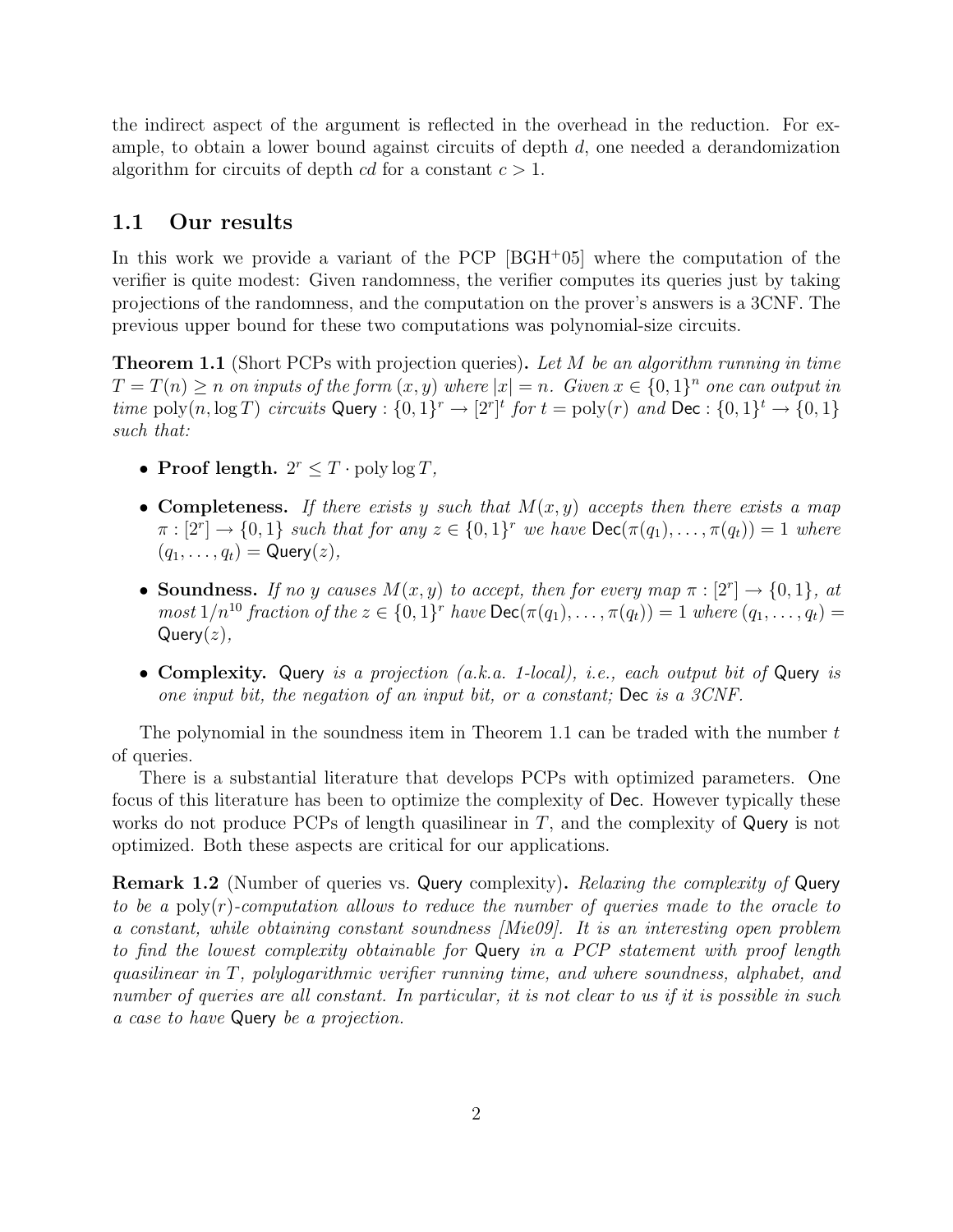Along the way we give a more accessible presentation of  $[BGH<sup>+</sup>05]$ . Our presentation is modular and separates the combinatorial steps (given in Theorem 2.2) from the algebraic ones (given in §4).

Taking Theorem 1.1 as a black box, we eliminate the roundabout argument mentioned before from the result in [SW13] that derandomizing TC<sup>0</sup> circuits on n bits in time  $2^n/n^{\omega(1)}$ implies that NEXP is not in  $TC^0$ . Also, Theorem 1.1 is a small variant on  $[BGH<sup>+</sup>05]$ , whereas as we mentioned [SW13] needs Mie's PCP [Mie09]. Finally, we also obtain the following alternative argument, which only uses the PCP result in [BGH<sup>+</sup>05] as a black-box.

**The alternative argument.** Given as a black-box a PCP such as  $|BGH^+05|$ , i.e., with the parameters as in Theorem 1.1 but where the complexity is replaced by polynomial-size circuits, we can construct a PCP where the verifier has low-complexity but makes adaptive queries to the proof. Specifically, we will rely on the prover to obtain the indices of our queries, and later query the prover at those indices and also verify the prover's computation, again with the help of the prover. This latter verification, as well as the computation Dec on the prover's answers, can be done by a 3CNF via a simple use of the Cook-Levin theorem – cf. Lemma 1.6.

Again, this alternative argument is sufficient to recover the  $TC^0$  result in [SW13]. However, with Theorem 1.1 we obtain better parameters. Indeed, we seek very tight connections in the hope they will lead to progress on various challenges in computational lower bounds such as those mapped in [Vio13].

The concurrent work [Wil14] shows that the ability to count the number of satisfying assignments to circuits faster than brute-force search yields lower bounds against related circuits. This connection is used to obtain some new lower bounds. By our work the same lower bounds can be obtained from a satisfiability algorithm (using Theorem 1.5) or even a derandomization algorithm (using Theorem 1.4).

Next we state the tighter connections we obtain between derandomization and lower bounds. First we make a definition.

**Definition 1.3.** Let  $C_n$  be a set of functions from  $\{0,1\}^n$  to  $\{0,1\}$ . We say that  $C_n$ is efficiently closed under projections if functions in  $C_n$  have a poly $(n)$ -size description and given (the description of) a function  $f \in C_n$ , indexes  $i, j \leq n$ , and a bit b, we can compute in time poly(n) the functions not f,  $f(x_1, \ldots, x_{i-1}, b \; XOR \; x_j, x_{i+1}, \ldots, x_n)$ , and  $f(x_1, \ldots, x_{i-1}, b, x_{i+1}, \ldots, x_n)$ , all of which are in  $C_n$ .

Most of the standard classes have this property. For the theorem, the two occurrences of "poly(n)" above can be relaxed. We also use the notation  $\wedge_{\text{poly}(n)} \vee_3 C_{n+O(\log n)}$  to indicates the And of poly(n) Or of 3 functions from  $C_{n+O(\log n)}$ , all on the same n input bits.

**Theorem 1.4** (Derandomization implies lower bounds, tightly). Let  $C_n$  be efficiently closed under projections.

If the acceptance probability of functions of the form  $h = \wedge_{\text{poly}(n)} \vee_3 C_{n+O(\log n)}$  can be distinguished from being = 1 or  $\leq 1/n^{10}$  in Time( $2^n/n^{\omega(1)}$ ), then there is a function f in  $E^{\rm NP}$  such that  $f_n \notin C_n$ .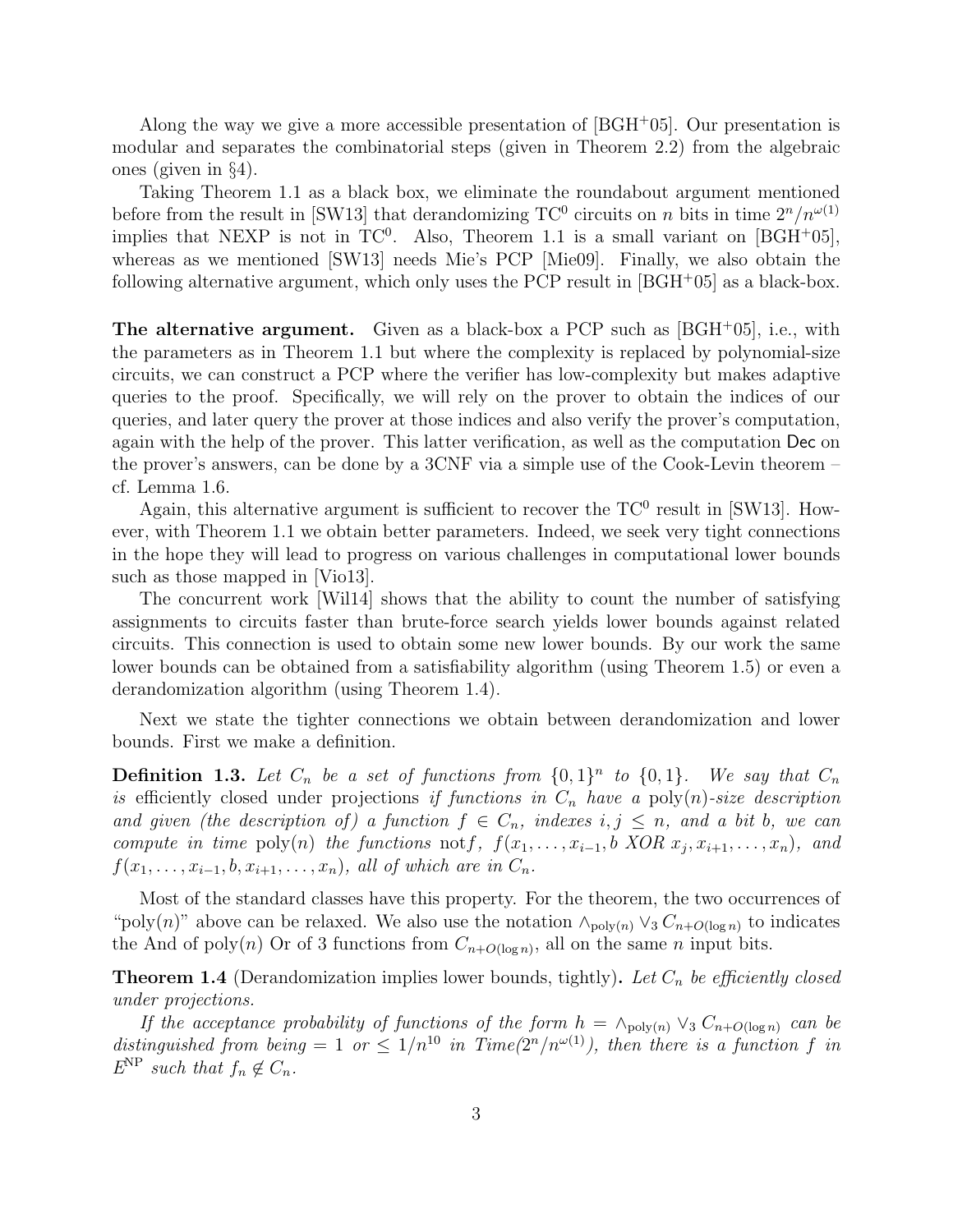One can place f in NEXP if we replace  $C_{n+O(\log n)}$  with  $C_{\text{poly}(n)}$  and reason as in [IKW01, Wil13, Wil11].

The first step of our more modular exposition of [BGH<sup>+</sup>05] is a reduction to 3SAT that builds on [JMV13] (cf. [BCGT13a]) but achieves incomparable guarantees (Theorem 2.2). Using that, we can obtain the following connection between satisfiability algorithms and lower bounds.

**Theorem 1.5** (Satisfiability implies lower bounds, tightly). Let  $C_n$  be efficiently closed under projections.

If the satisfiability of functions  $h = g_1 \wedge g_2 \wedge g_3$ , where  $g_i \in C_{n+O(\log n)}$  is in  $Time(2^n/n^{\omega(1)})$ , then there is a function f in  $E^{NP}$  such that  $f_n \notin C_n$ .

The overhead to go from a satisfiability algorithm to a lower bound is evident from the theorem. The loss in size is a multiplicative factor  $3 + o(1)$ . Previous losses were polynomial [Wil10], or multiplicative by a larger constant [JMV13]. The loss in depth is 2 for circuits with fan-in 2. For unbounded fan-in (or even fan-in 3) circuits with And gates (or threshold) the depth loss is 1. Previous losses were 2 [JMV13, Oli13].

Recall that the best lower bound for an explicit function on n bits is  $3n - o(n)$  (noninput) gates [Blu84] (cf. [DK11]). This seems to be the best known even for functions in  $E^{NP}$  (note the number of circuits of size 3n is superlinear, so one cannot easily diagonalize against them in  $E^{NP}$ ). By Theorem 1.5, to obtain a function in  $E^{NP}$  of circuit complexity  $3n$  one would need to solve satisfiability of a circuit with  $3(3n)$  non-input gates and n inputs – ignoring lower-order terms. The Cook-Levin theorem reduces this to a 3SAT instance on  $9n + n = 10n$  variables. So one would need to solve 3SAT in deterministic time  $c<sup>n</sup>$  for any  $c < 2^{1/10} = 1.07...$  The current record is  $c = 1.33...$  [MTY11], cf. [Her11].

### 1.2 Techniques

Ideas behind the proof of Theorem 1.1. We start with the PCP in  $[{\rm BGH^+05}]$  and follow its proof closely. There are two computations of the verifier in this PCP that we need to optimize. The first  $\sim$  Query  $\sim$  is taking the input randomness to the queries, which we call preprocess. The second —  $\mathsf{Dec}$  — is the computation on the prover's answers, which we call postprocess. We discuss them separately.

Postprocess: It is a common experience in theoretical computer science research, to study at length an intricate proof in the reckless hope of optimizing parameters, only to be surprised by the late realization that a trivial, sweeping argument takes the complex proof as a black-box and gets a pretty good parameter optimization, too.

Lemma 1.6 (Making Dec a 3CNF). Suppose Theorem 1.1 holds except that Dec is an unrestricted circuit of size  $\text{poly}(r)$ . Then Theorem 1.1 holds as stated.

*Proof.* By the Cook-Levin theorem we reduce Dec to a 3CNF with  $poly(r)$  variables and terms. The verifier will ask the prover for an additional  $poly(r)$  queries to obtain the satisfying assignments for this 3CNF corresponding to the input randomness. On input  $z$ , these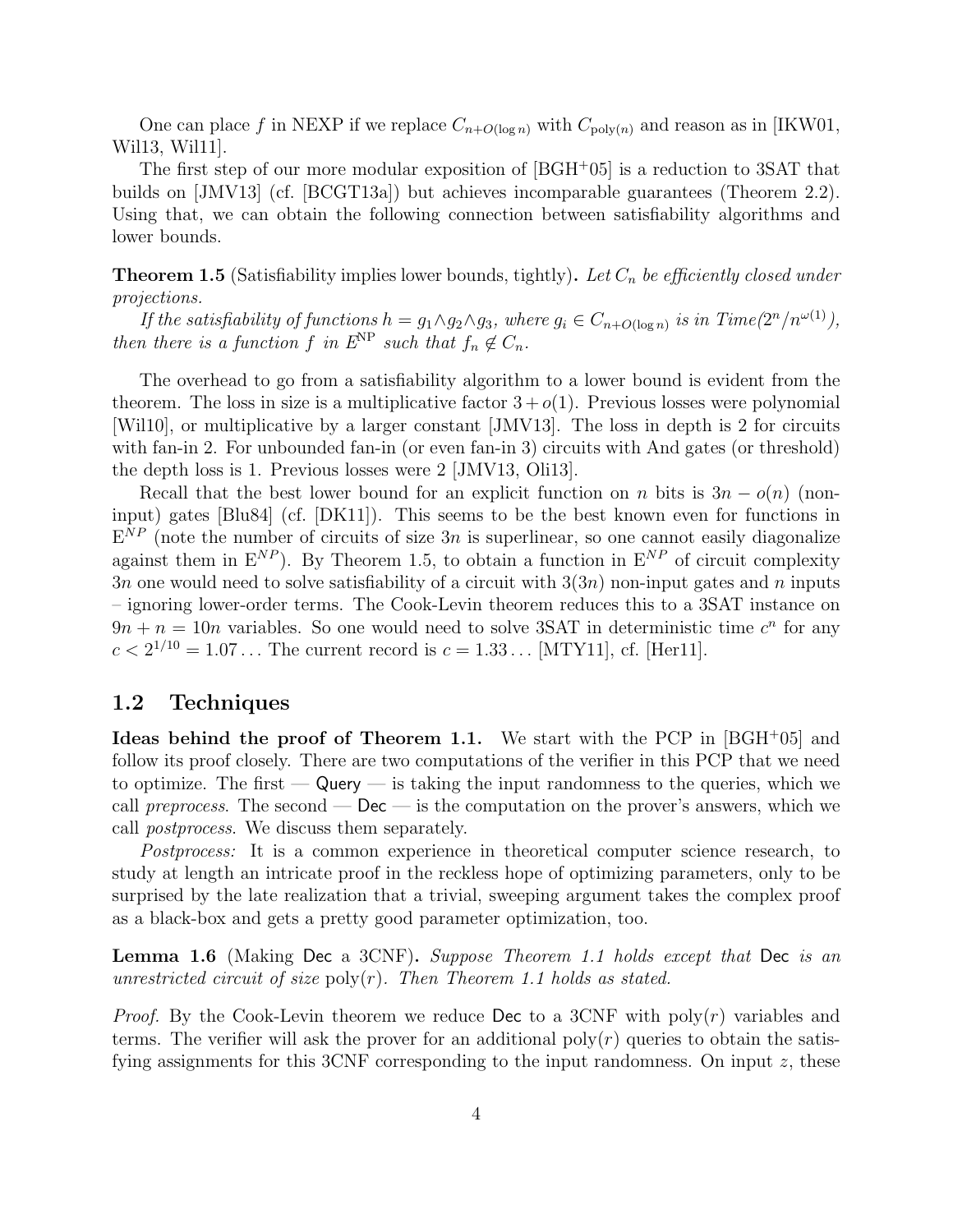queries are of the form  $(z, i)$ , where i is an  $O(\log r)$ -bit index to a variable in the 3CNF. The proof contains the values of the variables in the 3CNF that verify the computation on the outputs of the queries that are made by the verifier on input z.  $\Box$ 

This general technique shows that we can always make the postprocess a 3CNF as long as we allow for  $poly(r)$  queries. Using it, there is no benefit in reducing the number of queries to a constant.

Preprocess: This is in turn comprised of two parts, acting in parallel, known as "algebraic constraint satisfaction" and "low-degree testing", and in this work we offer a clear separation between the two. In the first part we reduce the succinct constraint satisfaction problem (CSP) associated with verifying the M accepts  $x$  in T steps, to an algebraic CSP (ACSP) problem, one stated as a question about equality of polynomials. We offer a definition of ACSP that is algebraically cleaner than [BS08] and following works (e.g., [BGH<sup>+</sup>05, BCGT13b]). In particular, previous definitions included degree bounds on the "assignment polynomial" and involved a "zero-testing" problem. In contrast, Definition 4.1 defines a satisfying assignment as one that causes a polynomial to vanish, and degree-bounds are dealt with by the separate low-degree testing part, discussed later. We now elaborate on how we obtain efficient preprocessing in each of the two parts.

In the ACSP part, our verifier simply selects a random field element  $\alpha$ , generates poly $(r)$ queries to the prover where the *i*th query is  $\alpha + \sigma_i$  where  $\sigma_i$  is fixed and independent of  $\alpha$ , cf. §4. Each such query can be verified to be a projection. To reach this simple form of preprocessing we use a modular reduction from the combinatorial succinct CSP captured by Theorem 2.1 to the succinct ACSP stated in Theorem 4.2. The mid-point between the combinatorial and algebraic settings is given in Theorem 2.2. In it we reach a 3CNF formula with  $\approx T$  clauses where each clause (i.e., the three variables of the clause and their polarities) can be computed by a simple XOR operation. Since XOR is addition in fields of characteristic 2, irrespective of the basis chosen for them, we get a simpler ACSP than [BS08, BGH<sup>+</sup>05] albeit one that has a super-constant number of variables.

Turning to the second part, low-degree testing, we use auxiliary information in form of a PCP of Proximity (PCPP) [BSGH<sup>+</sup>06, DR06]. This part is essentially from [BS08] and regrettably remains an intricate step of the proof. The answers to queries of the verifier in [BS08] can be seen as arranged in the nodes of a tree. The query at each node is indeed a projection. However, the verifier uses part of its input randomness to select a path in this tree, reaching a leaf, then possibly redirects the query to a node higher up in the tree. This computation is more complicated than just a projection. Here we use the following simple, key idea. The path from root to leaf is determined by only  $O(\log r)$  of the verifier's r input bits (cf. Claim 6.3). Additionally, the process of redirecting a query from a leaf to a node elsewhere in the tree is also determined by only  $O(\log r)$  input bits (cf. Claim 6.4). Instead of following the path, we let the verifier query every possible endpoint. This multiplies the number of queries by a factor  $poly(r)$ , which we can afford. We delegate the task of picking the right query to the postprocess.

One more complication is that each of the two parts needs to be combined with a randomness-efficient hitter to achieve constant soundness. Using e.g. Cayley expanders built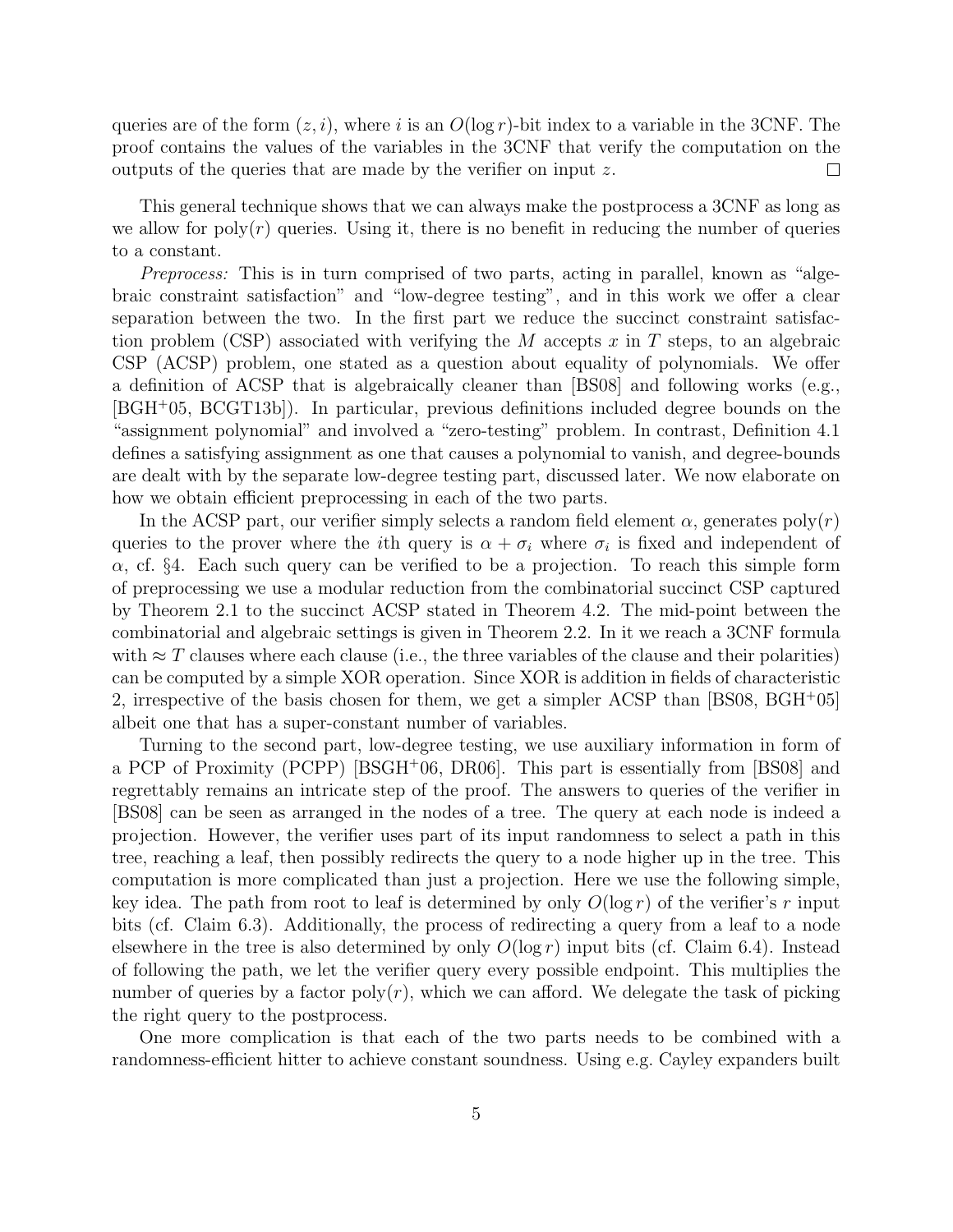from small-bias sets, this step is again just a projection (cf. §4.3).

Ideas behind the proof of Theorem 1.5. A natural idea is to improve the previous constant-locality result [JMV13] to locality 1. But this may not be possible. Instead, we show how to reduce arbitrary computation to a polynomial number of 3CNF formulae, each of which has locality 1. By enumerating over these 3CNF, and running the satisfiability algorithm on each of them, we get the result. This idea is similar to the one described above to make [BS08] a projection: after reading a logarithmic number of bits, the rest of the computation becomes just a projection.

Open problems. Improve Theorem 1.4 to have the same overhead as Theorem 1.5.

Organization. In §2 we give a variant of the reduction of non-deterministic time to 3SAT given in [JMV13]. Using that and Theorem 1.1 as a black-box, in §3 we give the proofs of theorems 1.4 and 1.5. In §4 we give the new exposition of  $|BGH<sup>+</sup>05|$  based on the reduction in §2. By Lemma 1.6, we only need to verify that Query can be implemented by projections. §4 states two main claims, and then proves Theorem 1.1 assuming those. The main claims are in turn discussed in §5, 6.

### 2 A combinatorial reduction to 3SAT

Our starting point is the following result from [JMV13].

**Theorem 2.1** ([JMV13]). Let M be an algorithm running in time  $T = T(n) \geq n$  on inputs of the form  $(x, y)$  where  $|x| = n$ . Given  $x \in \{0, 1\}^n$  one can output a circuit  $D : \{0, 1\}^{\ell} \to$  $\{0,1\}^{3v+3}$  in time poly $(n, \log T)$  mapping an index to a clause of a 3CNF  $\phi$  in v-bit variables, for  $v = \Theta(\ell)$ , such that

- 1.  $\phi$  is satisfiable iff there is  $y \in \{0,1\}^T$  such that  $M(x, y)$  accepts, and
- 2. For any  $r \leq n$  we can have  $\ell = \max(\log T, n/r) + O(\log n) + O(\log \log T)$  and each output bit of  $D$  is a decision tree of depth  $O(\log r)$ .

Note that for  $T = 2^n$  and  $r = O(1)$  this gives a 3CNF with Tpoly log T clauses such that each clause can be computed from its index by a function with constant locality.

We need an incomparable variant of the latter. We enlarge the locality to  $O(\log n)$ , but at the same time there are only  $O(\log n)$  input bits that affect more than 1 bit. If we fix these bits, the rest of the computation is just a bit-wise xor.

**Theorem 2.2.** Let M be an algorithm running in time  $T = T(n) \geq n$  on inputs of the form  $(x, y)$  where  $|x| = n$ . Let  $\ell_1 = \log T$ . For some  $\ell_2 = O(\log \log T) + O(\log n)$  the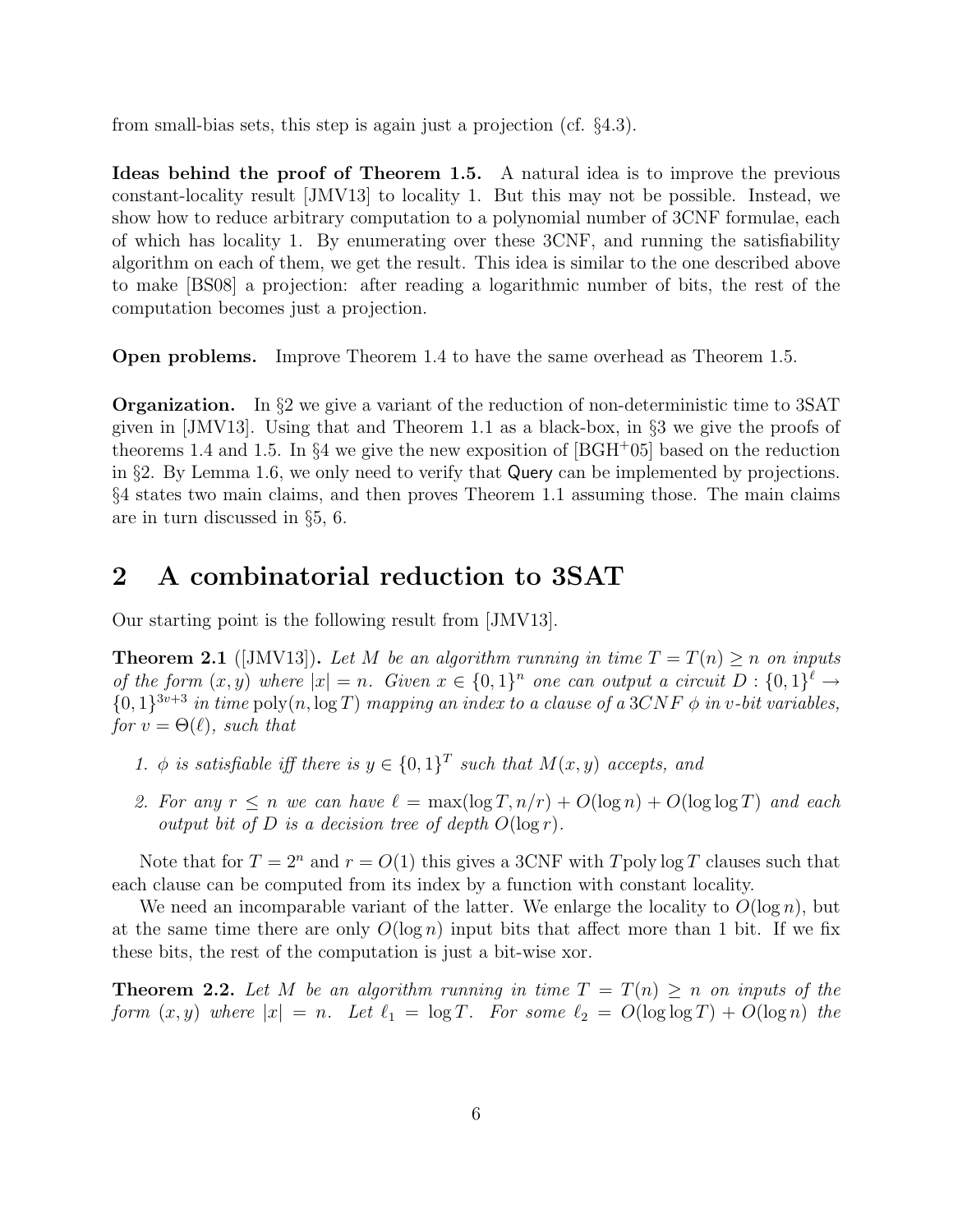following is true. Given  $x \in \{0,1\}^n$  one can output in time  $\text{poly}(n, \log T)$  six circuits (of size  $\text{poly}(n, \log T)$ )

$$
S_i: \{0,1\}^{\ell_2} \to \{0,1\}^{\ell_1+\ell_2},
$$
  

$$
b_i: \{0,1\}^{\ell_2} \to \{0,1\},
$$

for  $i = 1, 2, 3$ , such that:

Let  $\phi_x$  be the 3CNF with  $2^{\ell_1+\ell_2} = T$ poly $(n, \log T)$  clauses (and variables) whose  $(\alpha, \beta) \in$  $\{0,1\}^{\ell_1} \times \{0,1\}^{\ell_2}$  clause contains variables

$$
V_i = (\alpha, \beta) \oplus S_i(\beta)
$$

and corresponding sign bits

$$
b_i=b_i(\beta),
$$

where  $i = 1, 2, 3$  and  $\oplus$  is bit-wise xor. Then  $\phi_x$  is satisfiable iff there is  $y \in \{0, 1\}^T$  such that  $M(x, y)$  accepts.

Note that in the case  $T = 2^{O(n)}$  each output bit of D depends only on  $|\beta| + 1 = O(\log n)$ bits of the input.

The next proof heavily builds on previous works. We give a sketch that highlights the tiny changes from previous proofs, and to work out parameters. The closest previous proof is [JMV13], to which we also refer for a discussion of other related works.

Proof sketch. Without loss of generality the algorithm is implemented by a random-access Turing machine running in time  $T' = T$  poly log n and only using memory cells at indexes  $\langle \text{poly}(T) \rangle$  (see e.g. [NEU12] for details).

Consider a circuit-sat instance where the circuit first guesses a computation trace consisting of  $T'$ 

configurations of size  $O(\log T)$  each; and then the circuit checks its validity and acceptance. The validity check consists of two separate checks. The first is the check of the consistency of the transition function of the machine, assuming that memory reads are correct. The second is the check of the consistency of the memory reads and writes. The trace is valid if and only if both checks pass. These two checks are implemented in a similar fashion; we only describe the second.

Consider a matrix of  $r \times T'$  configurations, where  $r = \text{poly}\log T$ . We use  $\alpha$  to index a column in this matrix. (This actually gives  $|\alpha| = \ell_1 = \log T' = \log T + O(\log \log T)$ , but the low-order summand can be swallowed in  $\ell_2$ .) We use  $\beta$  to index a row, and the gates within the subcircuits discussed next.

The first row is the computation trace mentioned above that the circuit guessed. For every  $t = 1, \ldots, T$  we have a poly $(n, \log T)$ -size subcircuit which checks the pair of configurations  $(C, C')$  at positions  $(1, t)$  and  $(r, t)$  in the matrix, i.e., in the same column but at antipodal rows. This subcircuit verifies that either  $C'$  accesses the same memory cell of  $C$  and has the timestamp of  $C$  plus one, or  $C'$  accesses a memory cell with index greater than that of the cell accessed by  $C$ , or – the wrap-around condition – it does nothing if  $C'$  is the configuration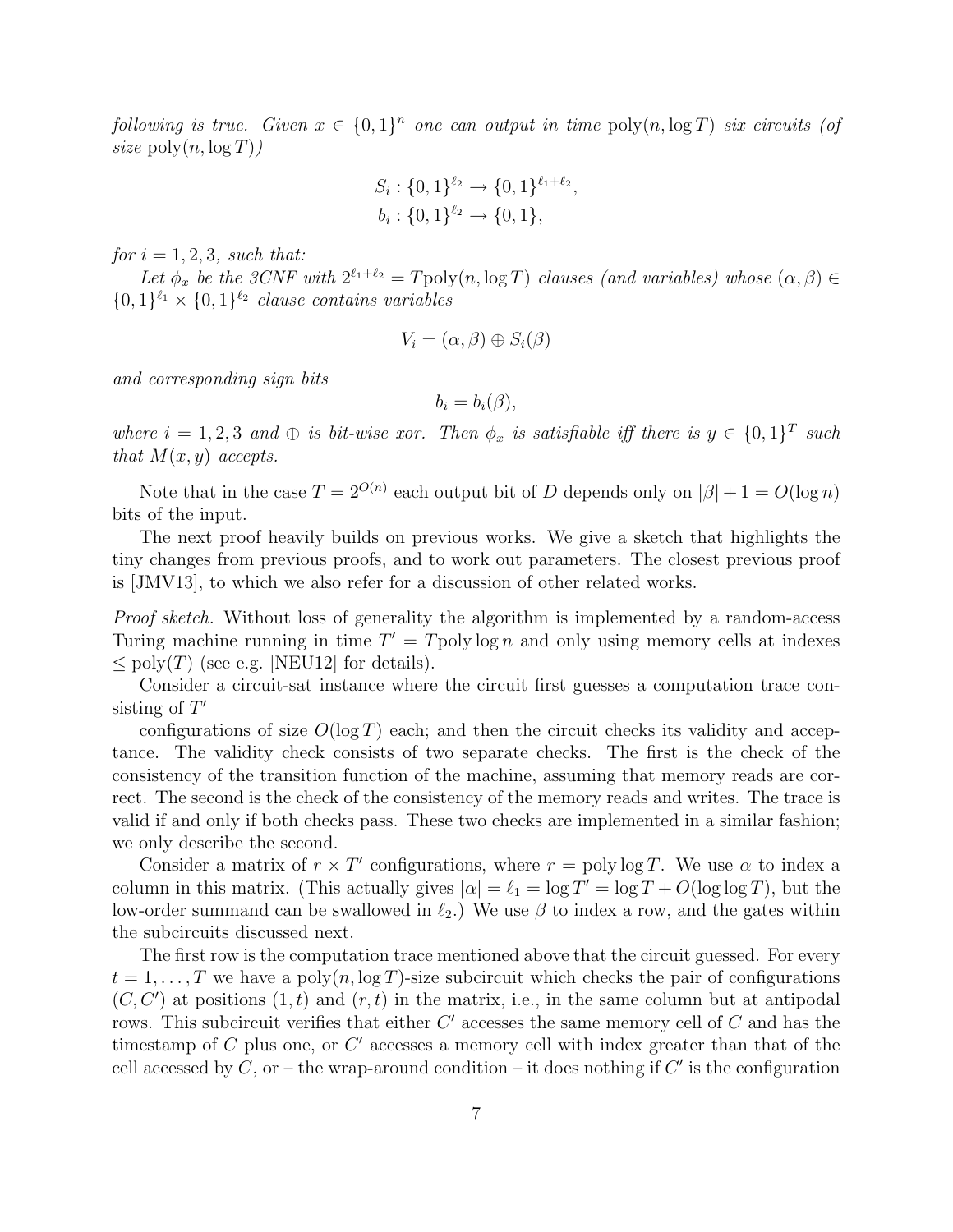with timestamp 0. If all these checks pass then for every t the configuration at position  $(t, r)$ is the one that comes next the configuration at position  $(t, 1)$  in the order given by memory location accessed breaking ties by timestamp. The subcircuit then verifies consistency of the memory read and write in  $C$  and  $C'$ . In particular it verifies that cells read for the first time are blank, and that the cells  $1, \ldots, n$  read for the first time contain the input x. Note that the latter is possible because our circuits have size  $\geq n$  and are built with knowledge of x.

Observe that these subcircuits operate independently on each column, and are identical across columns. Their connections depend only on the row index and an index to one of their gates. By including these two indexes inside  $\beta$ , these connections can be computed in the required format.

It remains to discuss connections across columns, which are needed to move configurations around to put them in the right order. For this we use routing networks such as Benes<sup>'</sup>, which are a simple composition of butterfly networks. The index of a neighbor in column  $\alpha$  is obtained by xoring  $\alpha$  with a string (of Hamming weight 1) which only depends on the row, which in turn is part of  $\beta$ . This leads to the desired format for  $V_i$ . The implementation of the routing network also needs a simple gadget to swap two configurations depending on a nondeterministic bit. This gadget is the same for every column and row. From this it follows that the  $V_i$  and  $b_i$  are in the desired format.  $\Box$ 

# 3 Lower bounds from fast algorithms

In this section we prove theorems 1.4 and 1.5. First we restate the theorem.

**Theorem 1.5** (Satisfiability implies lower bounds, tightly). Let  $C_n$  be efficiently closed under projections.

If the satisfiability of functions  $h = g_1 \wedge g_2 \wedge g_3$ , where  $g_i \in C_{n+O(\log n)}$  is in Time $(2^n/n^{\omega(1)})$ , then there is a function f in  $E^{\rm NP}$  such that  $f_n \notin C_n$ .

For the proof we use Theorem 2.2, and we *enumerate* over the  $\beta$  in its statement. The key observation is that for any fixed  $\beta$ , the reduction is only computing xor which can be hardwired with no loss in resources. This enumeration is feasible because  $|\beta| = O(\log n)$ . To get better constants we also work with unary languages.

*Proof of Theorem 1.5.* Suppose that every function in  $E^{NP}$  belongs to  $C_n$  when restricted to inputs of length n. Let L be a unary language in  $NTime(2<sup>n</sup>) \ NTime(o(2<sup>n</sup>))$  [Coo73, SFM78, Zák83]. Consider the E<sup>NP</sup> algorithm that on input  $x' \in \{0,1\}^{O(\log n)}$  and  $i \leq 2^n \text{poly}(n)$ computes  $x = 1^{x'}$ , the 3CNF  $\phi_x$  corresponding to L through Theorem 2.2, computes its first satisfying assignment if one exists, and outputs its ith bit. By assumption, on inputs of length  $m = n + O(\log n)$  this function is in  $C_m$ . Also, by assumption, if we hardwire x' the resulting function still belongs to  $C_m$ . Call this function  $g_x$ .

We contradict the assumption on L by showing how to decide it in Ntime $(o(2^n))$ . Let D,  $S_i$ ,  $\alpha$ ,  $\beta$ ,  $V_i$  and  $b_i$  be as in Theorem 2.2. Consider the algorithm that on input  $x = 1^n$ guesses  $g_x$ . Then it constructs the function  $g'_x$  that operates as follows. The input is that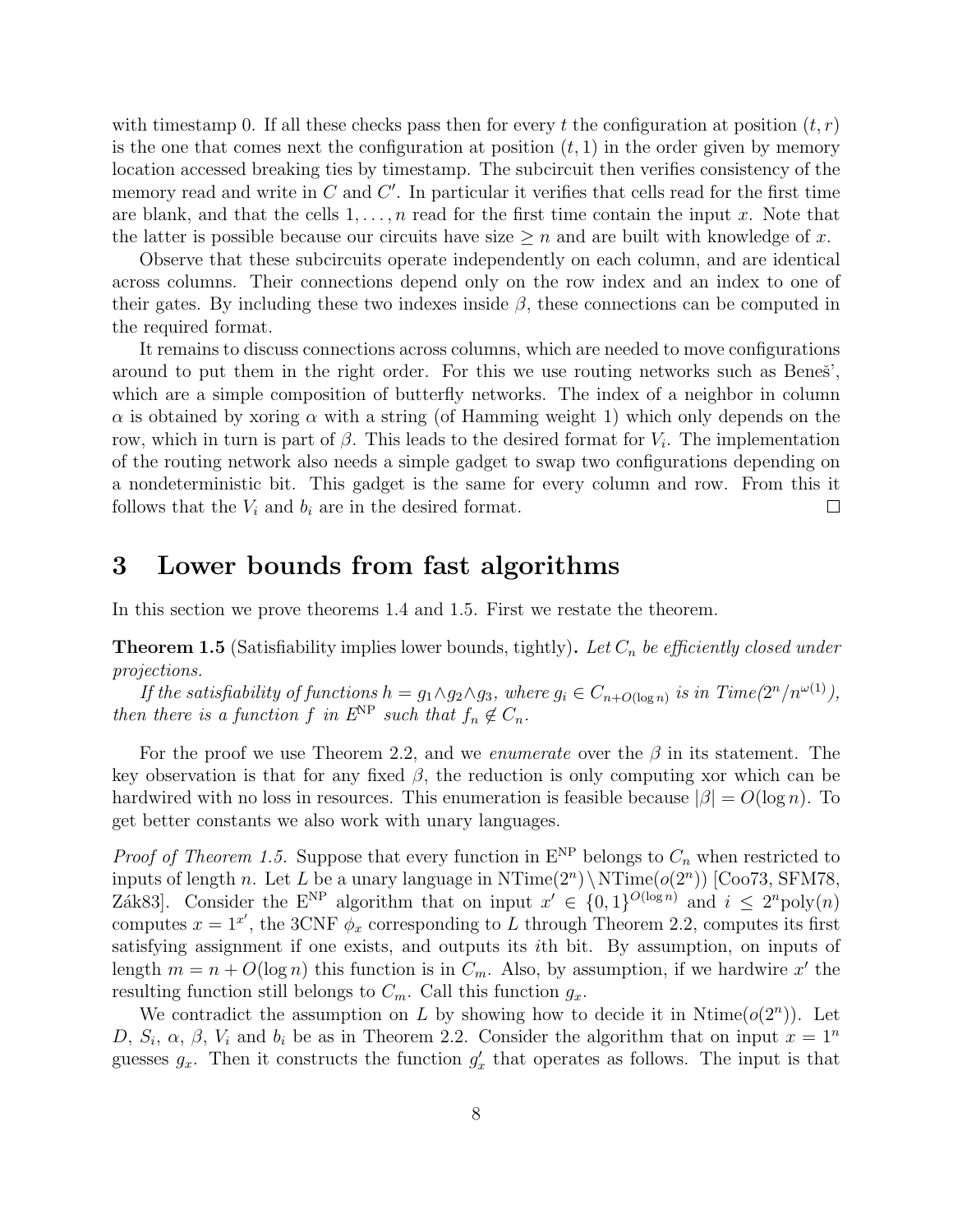of D. Then it connects three copies of  $g_x$  to the output variables  $V_i$ . Further, the output of the *i*th copy is negated and then xored with  $b_i$ . And finally an And is taken. Call  $g'_x$  this new function (which may not belong to any  $C_n$ ). Note that  $g'_x(i) = 1$  iff the *i*th clause is not satisfied (by satisfying assignment  $g_x$ ). So by determining the satisfiability of  $g'_x$  we can determine if  $x \in L$  or not.

The satisfiability algorithm enumerates over all  $\text{poly}(n)$  choices for  $\beta$ . For each fixed  $\beta$ , the  $b_i$  are determined, and the remaining computation to obtain the  $V_i$  is an xor by  $S_i(\beta)$ . All this can be hardwired into  $g'_x$  in time poly $(m)$ , because  $C_m$  is efficiently closed under projections. For every i this gives a new function  $g_i \in C_m$ . There remains to solve the satisfiability of  $g_1 \wedge g_2 \wedge g_3$ . The latter can be done in time  $2^m/m^{\omega(1)}$  by assumption. So overall the running time is  $\text{poly}(n,m)2^m/m^{\omega(1)} = 2^n/n^{\omega(1)} = o(2^n)$ .  $\Box$ 

**Theorem 1.4** (Derandomization implies lower bounds, tightly). Let  $C_n$  be efficiently closed under projections.

If the acceptance probability of functions of the form  $h = \wedge_{\text{poly}(n)} \vee_3 C_{n+O(\log n)}$  can be distinguished from being = 1 or  $\leq 1/n^{10}$  in Time( $2^n/n^{\omega(1)}$ ), then there is a function f in  $E^{\rm NP}$  such that  $f_n \notin C_n$ .

*Proof sketch.* Proceed as the proof of Theorem 1.5, but let  $\phi_x$  be instead of the 3CNF produced by Theorem 2.2 the constraint satisfaction problem corresponding to our main theorem, 1.1. As before, we obtain a function  $g'_x$  that on input i determines if the *i*th constraint is satisfied. (To show that the complexity of this function is as desired, we merge the Not gates of the 3CNF corresponding to Dec with the circuits in  $C_{n+O(\log n)}$ , using the closure of the class.) Thus, approximately determining how many constraints are satisfied amounts to approximately determinining the number of satisfying assignments to  $g'_x$ .  $\Box$ 

### 4 Proof of Main Theorem 1.1

In this section we prove Theorem 1.1. To do so we recall that the succinct verifier of [BS08, BGH<sup>+</sup>05] contains two sub-verifiers, the first one checks an Algebraic Constraint Satisfaction Problem (ACSP) problem and the second verifies proximity to Reed-Solomon codes. To prove the main theorem we need to show that both can be computed with low computational complexity. In §4.1 we discuss the efficient verification of ACSP. In §4.2 we state the efficiency of the proximity tester. In §4.3 we state the needed derandomization tools for boosting soundness via repetition and in §4.4 we complete the proof.

#### 4.1 Algebraic CSP

The following definition is a variant on that of a univariate ACSP appearing in [BS08, BGH<sup>+</sup>05] (cf. [Mie09, BCGT13b]). It slightly differs as it requires an assignment which is a pair of univariate polynomials (previous works required a single univariate polynomial) but its definition of satisfiability (1) is cleaner from an algebraic point of view.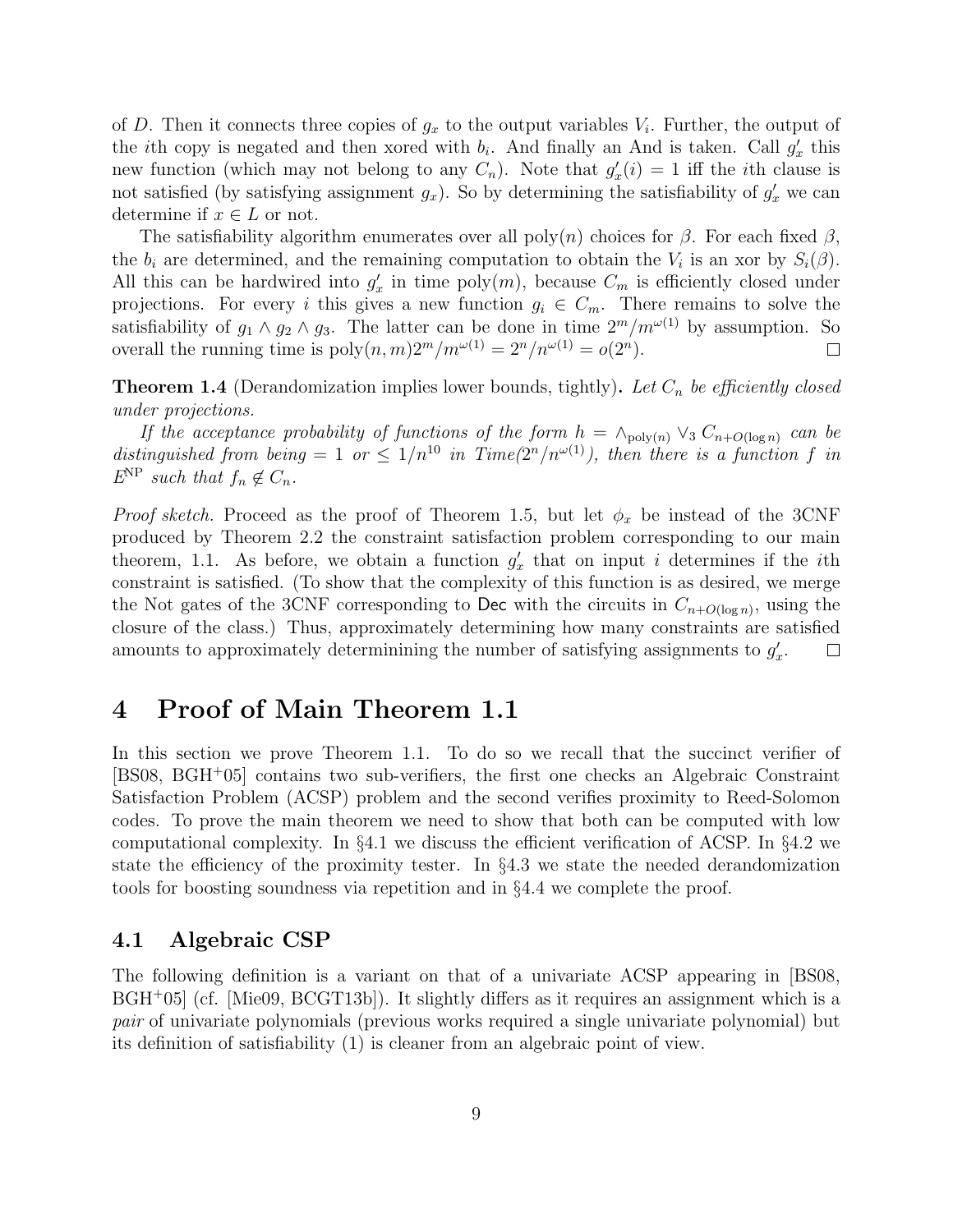**Definition 4.1** (Algebraic CSP). A univariate ACSP (or, simply, an ACSP) instance  $\psi$  is a quadruple  $\psi = (\mathbb{F}, J, V, Q)$  where

- $\bullet$  **F** is a finite field
- *J* is a finite set of indices
- $\mathcal{V} = \{V_j \mid j \in J\}$  is a set of univariate polynomials  $(V_j \in \mathbb{F}[X])$  indexed by J
- $Q = Q(X, Z, Y = \{Y_j \mid j \in J\})$  is a multi-variate polynomial over variables X, Z and the set of variables  $Y$  which, like  $V$ , is indexed by  $J$ .

An assignment to  $\psi$  is given by two polynomials  $A, B \in \mathbb{F}[X]$ . We say  $(A, B)$  satisfies  $\psi$  if

$$
Q(X, A(X), B(X), \{Y_j \leftarrow A(V_j(X)) \mid j \in J\}) \equiv 0
$$
\n(1)

where equality is over the ring  $\mathbb{F}[X]$  and  $Y_j \leftarrow A(V_j(X))$  means substituting  $Y_j$  by  $A(V_j(X))$ .

The first part in the proof of Theorem 1.1 is

**Theorem 4.2.** Let M be an algorithm running in time  $T = T(n) \geq n$  on inputs of the form  $(x, y)$  where  $|x| = n$ . There exists an integer c and another algorithm that given  $x \in \{0, 1\}^n$ and integer  $a \geq 2$ , outputs in time  $\text{poly}(n, \log T, a)$  an ACSP instance  $\psi = (\mathbb{F}, J, V, Q)$  as in Definition 4.1. This ACSP is satisfiable iff there is  $y \in \{0,1\}^T$  s.t.  $M(x, y)$  accepts, and has the following features:

- Characteristic 2. F is the field of size  $2^{\ell+a}$  where  $\ell = \log(n+T) \cdot O(\log \log(n+T))$ .
- Preprocessing.  $|J| = \text{poly}(\log T, n)$  and  $\deg(V_i) \leq 1$  for all  $j \in J$ . Moreover,  $V_j$  is of the form  $V_i(X) = X + \gamma_i$  where  $\gamma_i \in \mathbb{F}$ .
- Degree bounds. If  $Q$  is satisfiable then it is satisfied by polynomials  $A$  and  $B$  of degrees at most  $2^{\ell}$  and  $2^{\ell+c}$  respectively.
- Postprocessing. Q is computed by an arithmetic circuit over  $\mathbb F$  of size at most  $poly(\log T, n)$ .

Note that by the Preprocessing feature, each  $V_j$  is computed by a projection as per the last bullet of Theorem 1.1.

**Remark 4.3** (Constant size J). The construction of  $|BGH^+05$ ,  $BCGT13b|$  has constant size J (i.e., constant query complexity). However, this comes at the price of a more complicated construction, resulting in preprocessing that is not necessarily a projection. Also note that even if J were to be constant, proximity-testing (discussed in next section) requires superconstant query complexity.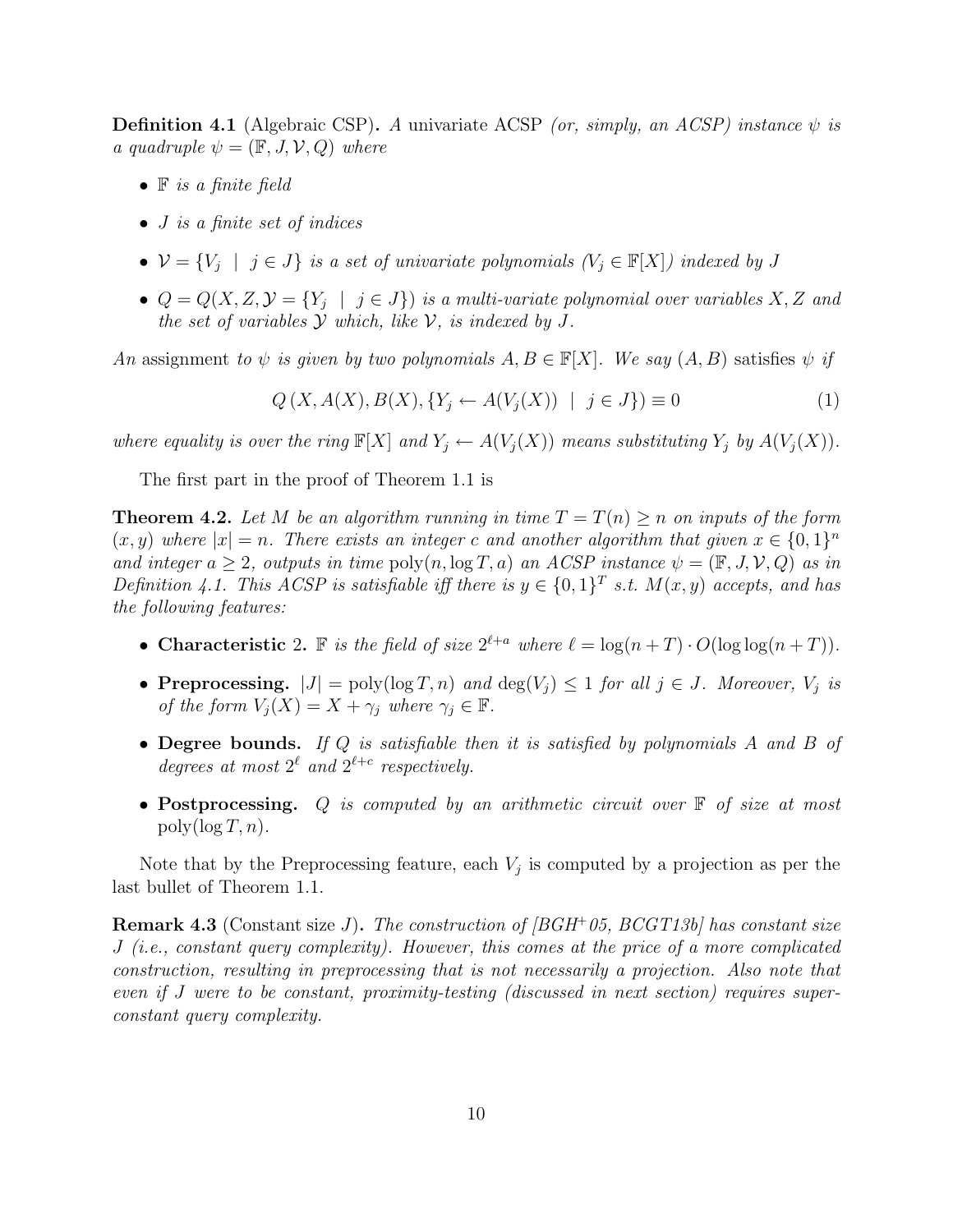Following [BGH<sup>+</sup>05, BCGT13b], the proof idea is to "arithmetize" the circuit  $D$  from Theorem 2.1 into a polynomial Q: Inputs and outputs of this arithmetized version are elements of a field  $\mathbb F$  of size roughly  $2^\ell$  and an assignment is supposed to be the interpolation (or "low-degree extension") of the assignment to the variables. We denote the assignment by  $A(X)$ . (The role of the polynomial B is to solve the "zero-testing" problem and will be explained later.) Since the definition above allows A to be any polynomial over  $\mathbb F$  we need to add a set of "range-checking" constraints, not appearing in  $D$ , that force  $A$  to evaluate only to {0, 1} on the domain of interest.

### 4.2 Reed Solomon PCP of Proximity

We view a linear error correcting code C as a set of functions  $C = \{w : L \to \mathbb{F}\}\$  from a finite domain L of size n (the code's blocklength) to a finite field  $\mathbb{F}$ .

**Definition 4.4** (Succinct PCPP for a linear code). Let  $C = \{w : L \to \mathbb{F}\}\$ be a linear error correcting code over finite field  $\mathbb{F}$ . A PCP of proximity (PCPP) for C is a set of functions, one for each codeword of C, denoted  $\Pi = {\pi_w : L' \to \mathbb{F}_q \mid w \in C}$ , where  $L \cap L' = \emptyset$ . A succinct PCPP-verifier for  $(C, \Pi)$  is a pair (Query, Dec) where

- Preprocessing Query :  $\{0,1\}^r \to \mathbb{F}^t \times (L \cup L')^q$ . In what follows we denote by  $x_1^{(R)}$  $\mathbf{I}_{1}^{(R)},\ldots,\mathbf{I}_{t+q}^{(R)}$  are the outputs of  $\mathsf{Query}(R)$  on input  $R\in\{0,1\}^r$
- Postprocessing Dec is an arithmetic circuit over  $\mathbb F$  with  $t + q$  inputs

The proof length of this PCPP is  $|L'|$ , its alphabet is  $\mathbb{F}$ , the randomness complexity is r, query complexity is q and decision complexity is  $|\text{Dec}|$ . We say C has a PCPP system with soundness s for proximity parameter  $\delta_0$  if there exists a PCPP  $\Pi$  for C satisfying:

• Completeness: If  $w \in C$  then

$$
\Pr_{R \in \{0,1\}^r}[\text{Dec}(x_1^{(R)}, \dots, x_t^{(R)}, y_1, \dots, y_q) = 0] = 1
$$

where  $y_i = (w \circ \pi_w)(x_{i+t}^{(R)})$  $\binom{n}{i+t}$  is the answer given to query  $x_{i+t}$ 

• Soundness: If w is  $\delta_0$ -far from C then for any  $\pi : L' \to \mathbb{F}$ ,

$$
\Pr_{R \in \{0,1\}^r}[\text{Dec}(x_1^{(R)}, \dots, x_t^{(R)}, y_1, \dots, y_q) \neq 0] \geq s
$$

We find it helpful to define Reed-Solomon codes in a somewhat non-standard way, using fractional degree  $\delta$  instead of regular degree.

**Definition 4.5** (RS-codes). For  $\mathbb{F}$  a finite field,  $L \subset \mathbb{F}$  and constant  $\delta \in (0,1]$ 

$$
RS[\mathbb{F}, L, \delta] = \{ p : L \to \mathbb{F} \mid \deg(p) < \delta |L| \}
$$

where  $deg(p)$  is the minimal degree of a polynomial  $P(X)$  whose evaluation over L is p.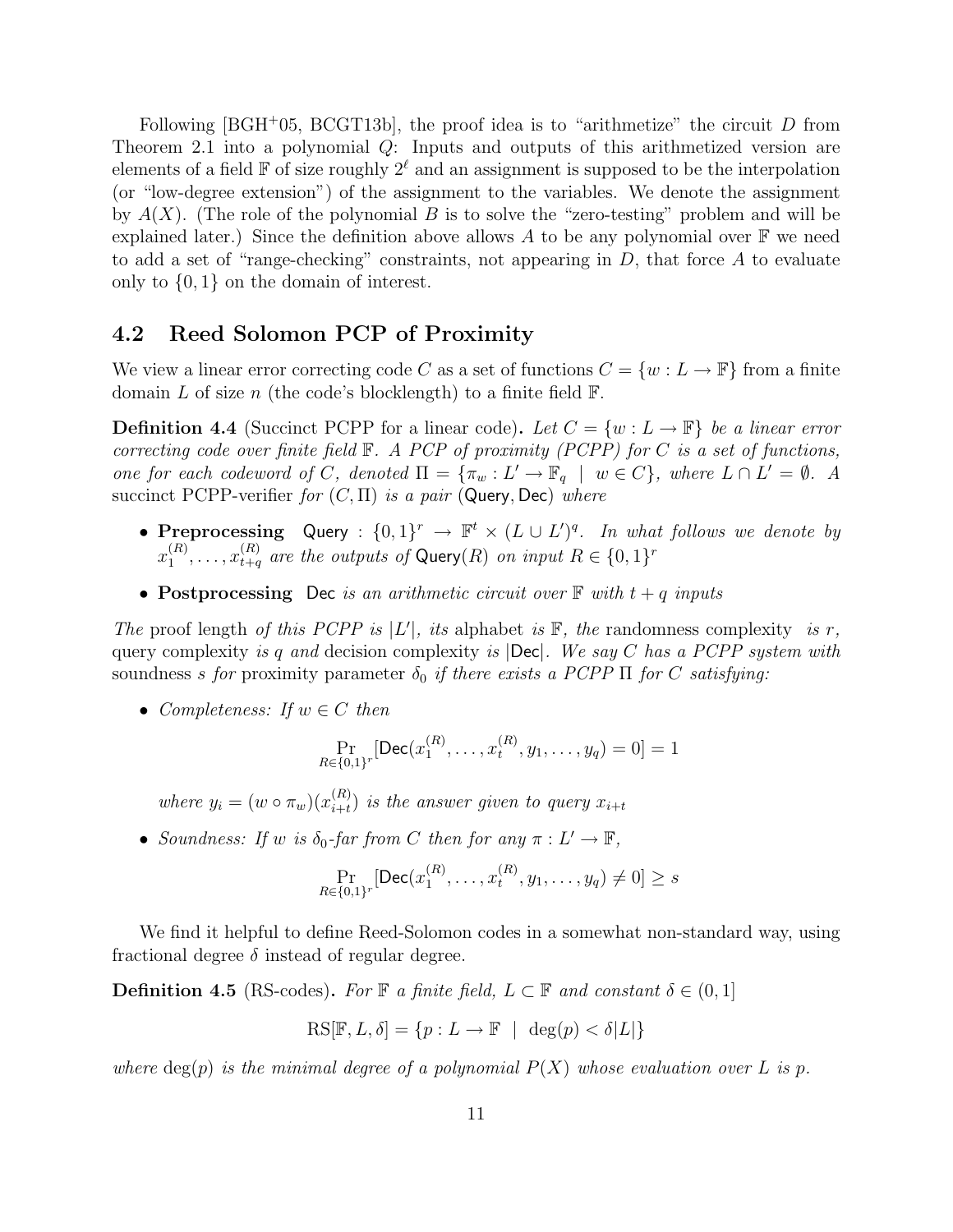The second part in the proof of Theorem 1.1 is given next.

**Theorem 4.6** (Preprocessing efficient verifier for RS codes). Let  $\mathbb{F}$  be a finite field of characteristic 2 and  $L \subseteq \mathbb{F}$  be an  $\mathbb{F}_2$ -affine space of dimension k and let  $a \geq 3$  be an integer. For any proximity parameter  $\delta_0 > 0$  there exists a succinct PCPP system for RS[F, L, 2<sup>-a</sup>] with soundness  $1/k^c$  for a positive constant c independent of k, satisfying

- Proof length is  $2^k \cdot \text{poly}(k)$  and alphabet is  $\mathbb F$
- Query complexity is  $k^{c'}$  for positive constant c' independent of k
- Preprocessing: Query is a projection according to the last bullet of Theorem 1.1
- Postprocessing:  $|\text{Dec}| = \text{poly}(k)$

We point out that all points but for preprocessing were proved in [BS08, BGH+05]. Therefore our proof of the theorem in Section 6 will focus only on preprocessing.

### 4.3 Randomness efficient sampling via  $\epsilon$ -biased sets

For boosting soundness in an efficient way, i.e., one that preserves 1-local preprocessing, we need to use samplers based on  $\epsilon$ -biased sets. After recalling the necessary information about them we complete the proof of Theorem 1.1.

The following lemma is a well-known corollary of the expander mixing lemma (cf. [ASE92]) and the observation that a Cayley graph generated by an  $\epsilon$ -biased set has normalized second eigenvalue at most  $\epsilon$  (cf. [NN90]). We state it without proof.

**Lemma 4.7** ( $\epsilon$ -biased hitting sets). Let G be a Cayley graph over vertex set  $\{0,1\}^n$  generated by an  $\epsilon$ -biased set S. Then for any  $V \subset \{0,1\}^n$  of density  $\mu = |V|/2^n$ , the set U of vertices that have no edge to V has density

$$
\frac{|U|}{2^n} \leq \frac{\epsilon^2}{\mu}
$$

We also use the existence of efficiently constructible  $\epsilon$ -biased sets (cf. [NN90, AGHP92]).

**Lemma 4.8** ( $\epsilon$ -biased sets). Given  $\epsilon \in (0,1)$  and integer n there exists a deterministic algorithm running in time  $\text{poly}(n, 1/\epsilon)$  that outputs an  $\epsilon$ -biased set S. Consequently,  $|S|$  $poly(n, 1/\epsilon)$ .

### 4.4 Proof of Theorem 1.1

Recall the proof of [BS08, BGH<sup>+</sup>05]. On input x one invokes Theorem 4.2 with integer  $a = c + 10$  to obtain an ACSP instance as stated there (we use the notation from that theorem). Verifier expects a PCP proof containing (i) a function  $p_A : \mathbb{F} \to \mathbb{F}$  with PCPP  $\pi_A$ for  ${\rm RS}[\mathbb{F},\mathbb{F},\frac{2^\ell}{\mathbb{F}}]$  $\frac{2^{\ell}}{\|\mathbb{F}|}$  where  $\mathbb F$  is the finite field of size  $2^{\ell}$  and  $\ell = \log(n + T) \cdot O(\log \log(n + T));$ The function  $p_A$  is supposed to be the evaluation of A on F, and *(ii)* a function  $p_B : \mathbb{F} \to \mathbb{F}$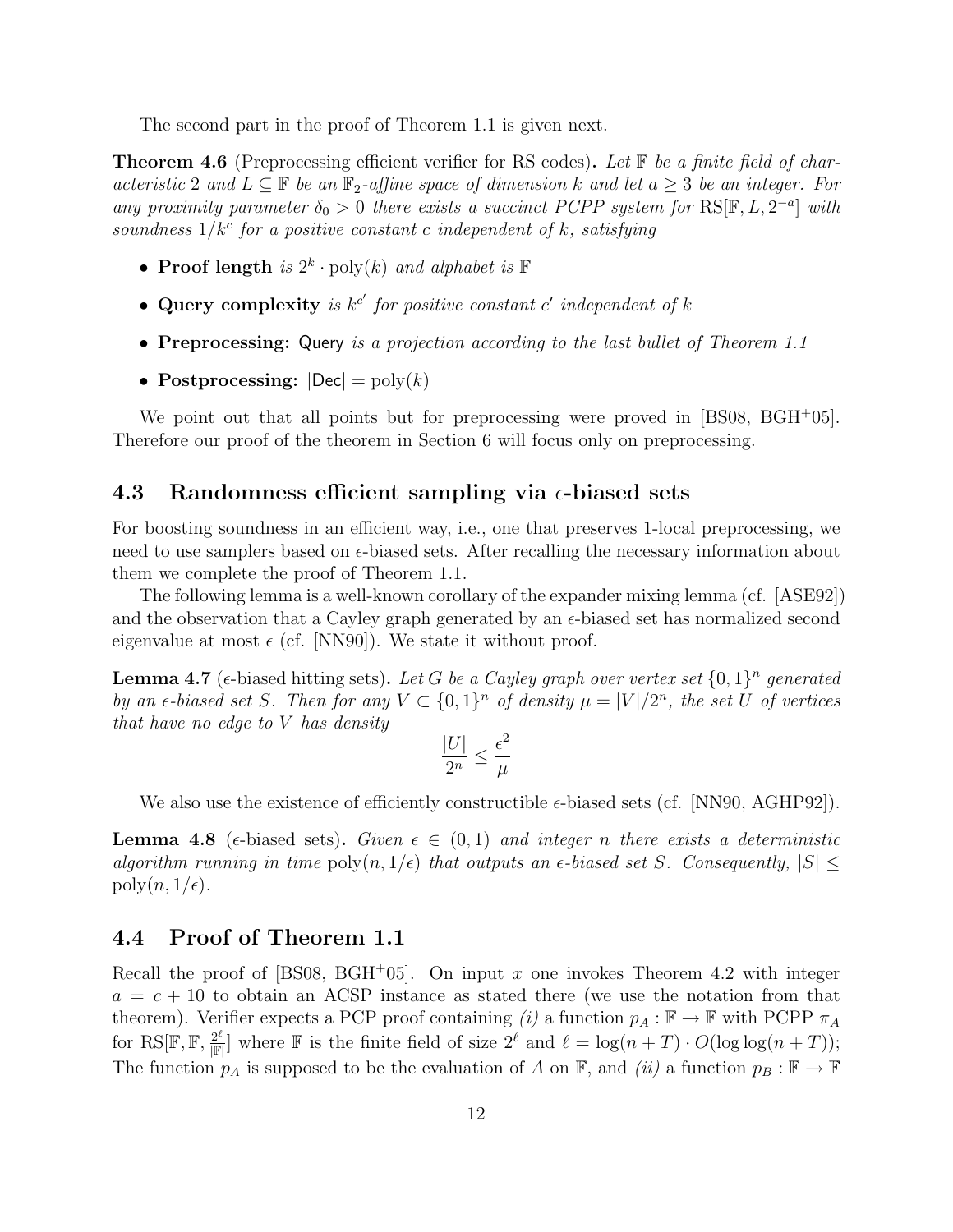with PCPP  $\pi_B$  for RS[F, F,  $\frac{2^{\ell+c}}{|F|}$  $\frac{i+\epsilon}{\|\mathbb{F}|}$ . Now verifier applies *(i)* the RS-PCPP sub-verifier on each of  $(p_A, \pi_A)$  and  $(p_B, \pi_B)$ , and  $(ii)$  checks that (1) in Definition 4.1 holds for a random choice of  $\xi \in \mathbb{F}$ , and using  $p_A, p_B$  as proxies for A and B; all of these tests reuse randomness. If all tests pass, verifier accepts, else she rejects. It is shown in [BS08] that this PCP has perfect completeness, soundness  $1/\text{poly}(n)$ , query and decision complexities poly $(n, \log T)$ , proof length  $(n+T)$  · poly  $\log(n+T)$  and randomness complexity  $\log \ell + O(\log \log \ell)$ . Thus, what is left is to argue is that we can repeat the process  $poly(n)$  times to boost soundness to  $1 - 1/\text{poly}(n)$  and do this while maintaining the preprocessing as a 1-local computation, or projection, and the decision complexity of  $poly(n, \log T)$  which can then be converted to a 3CNF of size  $poly(n, \log T)$  using the Cook-Levin Theorem (cf. Claim 1.6).

The preprocessing of a single invocation of the verifier described above is a 1-local computation, as argued for the ACSP verifier in Theorem 4.2 and for the RS-PCPP verifier in Theorem 4.6. Let  $S \subset \{0,1\}^r$  be an  $\epsilon$ -biased set for a suitably small  $\epsilon = 1/\text{poly}(n)$  to be fixed later. Lemma 4.8 implies  $|S| = poly(n)$ . Given randomness  $R \in \{0,1\}^r$  we invoke the verifier above (which has soundness  $1/\text{poly}(n)$ ) on  $R \oplus s$  for each  $s \in S$ , where  $\oplus$  denotes xor. The transformation  $R \mapsto R \oplus s$  is 1-local because s is fixed so the new verifier still has a 1-local preprocessing computation. Postprocessing and query complexity can be seen by inspection to be poly(n) and soundness is now boosted to  $1 - 1/\text{poly}(n)$  due to Lemma 4.7. Indeed, let  $V \subset \{0,1\}^r$  be the set of randomness strings that cause the single-invocation verifier to reject, and let  $U \subset \{0,1\}^r$  be the "bad" set of R such that  $R \oplus s \notin V$  for every  $s \in S$ . Lemma 4.7 implies that the density of U in  $\{0,1\}^r$  can be reduced to at most  $1/n^{c_1}$ by fixing  $\epsilon = 1/n^{c_2}$  for a constant  $c_2$  depending only on  $c_1$ .

This completes the proof of Theorem 1.1.

# 5 Proof of Theorem 4.2

### 5.1 Algebraic preliminaries

In our proof we need to use selector polynomials and their efficient construction, defined next.

**Definition 5.1** (Vanishing and selector polynomials). For  $S \subset \mathbb{F}$  the vanishing polynomial of S is  $\mathsf{Zero}_S(X) = \prod_{s \in S}(X - s)$ . In words, it is the unique monic polynomial of degree  $|S|$  whose set of roots, counted with multiplicitiy, is precisely S. For  $S' \subset S$  we define the selector polynomial of  $S'$  in  $S$  to be

$$
\mathsf{Sel}_{S' \subset S}(X) \triangleq \mathsf{Zero}_S(X) / \mathsf{Zero}_{S'}(X)
$$

noticing it has degree  $|S| - |S'|$ , vanishes on  $S \setminus S'$  and is nonzero on S'. We use  $\mathsf{Sel}_{\beta \in S}(X)$ as a shorthand for  $\mathsf{Sel}_{\{ \beta \} \subset S}(X)$ .

**Lemma 5.2** (Succinct affine selector polynomials). If  $S' \subset S$  are two  $\mathbb{F}_q$ -affine subspaces inside  $\mathbb{F}_{q^N}$  of respective dimensions  $d' < d$ , then  $\mathsf{Sel}_{S' \subset S}(X) = \mathsf{Zero}_S(X)/\mathsf{Zero}_{S'}(X)$  is computed by an arithmetic circuit over  $\mathbb F$  of size poly(d).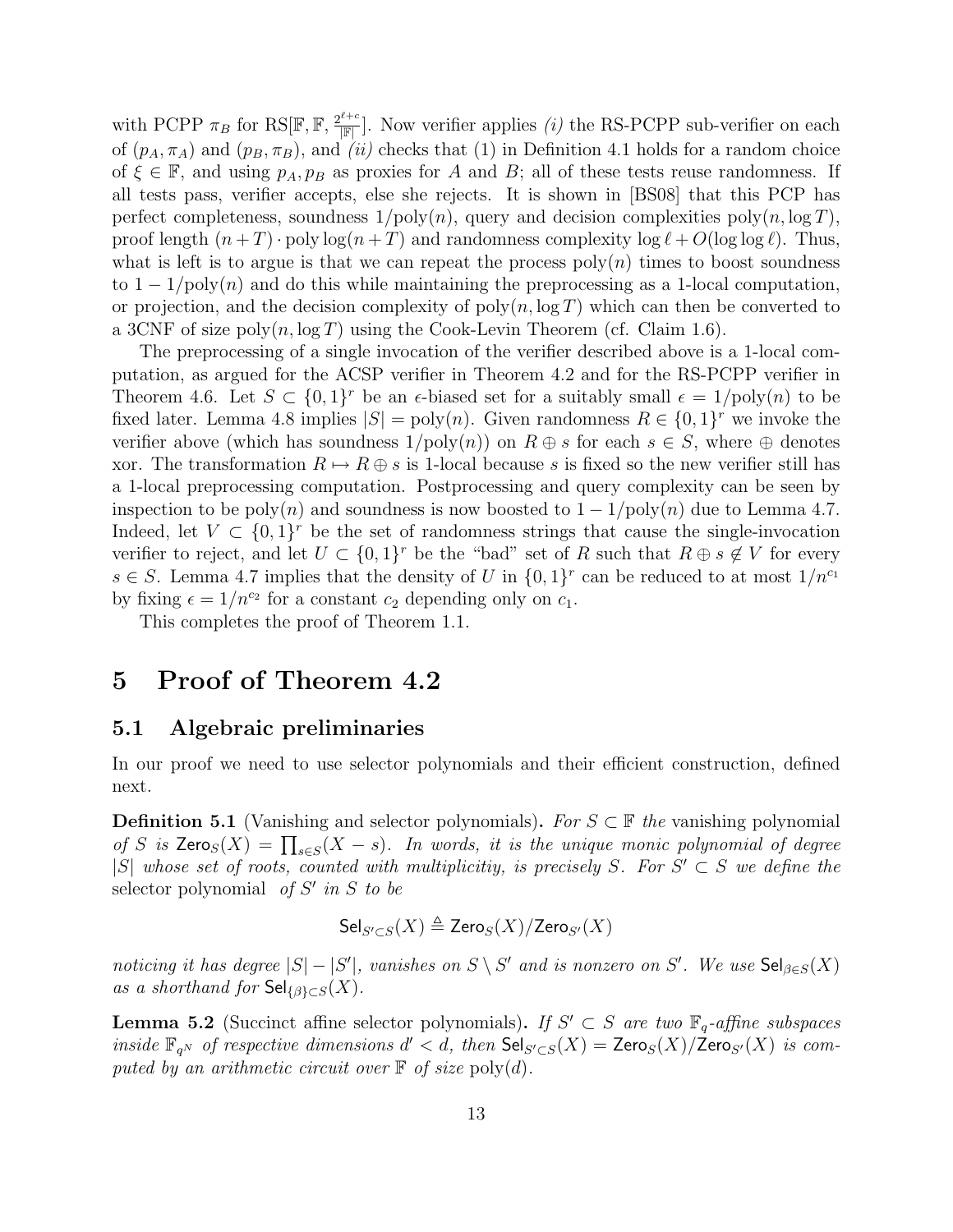*Proof.* Follows from the fact that  $\mathsf{Zero}_S(X)$ , Zero<sub>S'</sub>(X) are linearized polynomials, hence each have  $d, d'$  nonzero coefficients respectively.  $\Box$ 

### 5.2 Proof of Theorem 4.2

**Notation** For F a field of characteristic 2 and  $B = (\beta_1, \ldots, \beta_n)$  linearly independent over  $\mathbb{F}_2$ and  $\alpha \in \mathbb{F}$ , let span(B) be the span of B. For  $S, T \subset \mathbb{F}$  let  $S + T = {\alpha + \beta \mid \alpha \in S, \beta \in T}$ . For  $\alpha \in \mathbb{F}$  let  $\alpha + S = {\alpha} + S = {\alpha + x \mid x \in S}$ , noticing  $\alpha + \text{span}(B)$  is the affine shift of span $(B)$  by  $\alpha$ .

Proof of Theorem 4.2. The proof goes by arithmetizing the circuits and constraint satisfaction problem of Theorems 2.1, 2.2, so we use the parameters and notation stated there.

Associate  $\{0,1\}$  with elements of  $\mathbb{F}_2$  in the natural way. Let  $N > \ell$ , let F be the field of size  $2^N$  and let  $\zeta_1, \ldots, \zeta_N$  be a basis for it.

**Embedding the inputs to D in**  $\mathbb{F}$  Embed the first  $\ell_1$  inputs of D into  $H_1 = \text{span}(\zeta_1, \ldots, \zeta_{\ell_1})$ by mapping  $\alpha = (\alpha_1, \ldots, \alpha_{\ell_1}) \in \{0,1\}^{\ell_1}$  to  $\sum_{i=1}^{\ell_1} \alpha_i \zeta_i$ . Similarly map the last  $\ell_2$  input bits of D into  $H_2 = \text{span}(\zeta_{\ell_1+1}, \ldots, \zeta_{\ell})$  by mapping  $\beta = (\beta_1, \ldots, \beta_{\ell_2})$  to  $\sum_{i=1}^{\ell_2} \beta_i \zeta_{\ell_1+i}$ . Let  $H' = \text{span}(\zeta_1, \ldots, \zeta_\ell)$  be the direct sum of  $H_1, H_2$  and let  $H = \text{span}(\zeta_1, \ldots, \zeta_{\ell+1})$  noticing  $H'$ is subspace of codimension 1 inside H. (Recall  $N > \ell$  so H is well-defined.) From here on we overload notation and treat  $\alpha$  appearing in Theorem 2.2 as an element of  $H_1$ . Likewise  $\beta$ is an element of  $H_2$  and  $S_i(\beta)$  will be viewed as an element of H'. All arithmetic operations appearing henceforth are in F.

**Preprocessing variable selection functions** For each  $i \in \{1,2,3\}$  and  $\beta \in H_1$  let

$$
V_{i,\beta}(X) \triangleq X + S_i(\beta),\tag{2}
$$

noticing it is a degree-1 polynomial. We also need the range-checking indexing function

$$
V_{\text{range}}(X) \triangleq X + \zeta_{\ell+1} \tag{3}
$$

We set the index set of variables  $Y$  and addressing functions  $V$  to be

$$
J = \{(i, \beta) \mid i \in \{1, 2, 3\}, \beta \in \{0, 1\}^{\ell_2}\} \cup \{\text{range}\}.
$$

The proof of the next claim follows by inspection of (2), (3).

**Claim 5.3** (Preprocessing). For every  $\alpha \in H_1$  and  $\beta \in H_2$  we have  $V_{i,\beta}(\alpha+\beta) = \alpha+\beta+S_i(\beta)$ . In particular, all preprocessing functions appearing in (2) and (3) are projections.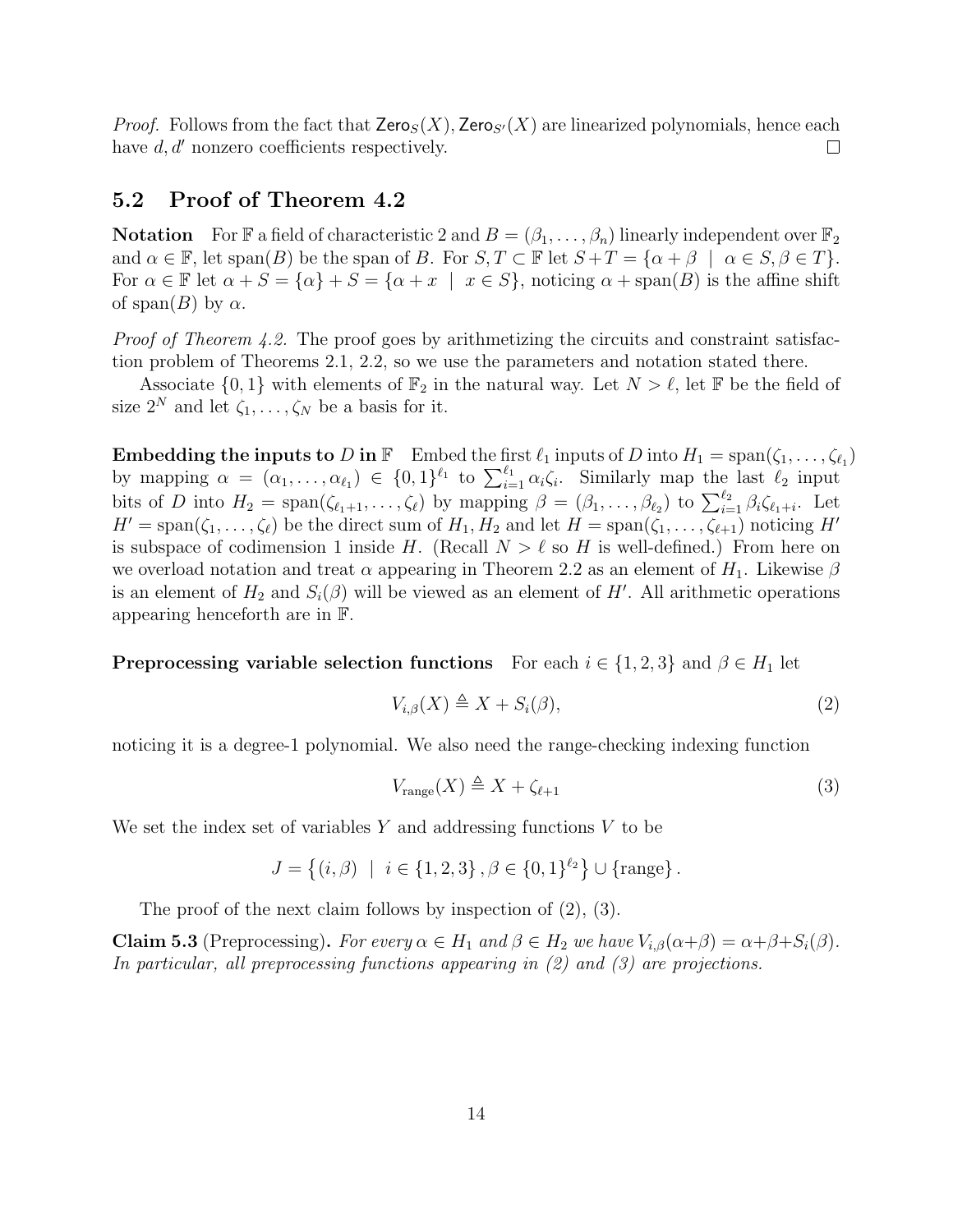**Sub-polynomials of** Q The polynomial Q will be composed of poly $(\log T, n)$  many polynomials, each of constant degree and with a constant number of variables. We now define these sub-polynomials. For  $\beta \in H_2$  let  $b_1(\beta), b_2(\beta), b_3(\beta)$  denote the three sign-bits of the clause depending on  $\beta$ . Let  $Q_{\beta}(Y_1, Y_2, Y_3)$  be the constraint that arithmetizes the relevant clause,

$$
Q_{\beta}(Y_1, Y_2, Y_3) \triangleq (Y_1 - b_1(\beta)) \cdot (Y_2 - b_2(\beta)) \cdot (Y_3 - b_3(\beta))
$$

Additionally, we need the range-testing polynomial  $Q_{\text{range}}(Z) = Z^2 - Z$  whose roots are  $\{0, 1\}$ , i.e.,  $Q_{\text{range}}(Z) = \text{Zero}_{\{0, 1\}}(Z)$ .

Gluing the subpolynomials to obtain  $Q$  To "glue" together the sub-polynomials discussed above we use selector polynomials, each selecting an affine subspace of  $H$ . These subspaces are defined for each  $\beta \in H_2$ :

$$
\beta + H_1 = \{ \alpha + \beta \mid \alpha \in H_1 \}
$$

Notice that  $\mathsf{Sel}_{\beta+H_1\subset H}$  is a selector polynomial for an affine subspace of H of codimension  $O(\log \log T + \log n)$  in H, thus can be computed by a small circuit (cf. Lemma 5.2). Similarly let  $\zeta_{\ell+1} + H_1$  denote the affine shift of  $H_1$  by  $\zeta_{\ell+1}$  and notice this is a space of constant codimension inside  $H$ . We now define

$$
\hat{Q}(X, Y) = \hat{Q}(X, Y) = \{Y_{i,\beta,a} \mid i \in \{1,2,3\}, \beta \in H_2, a \in \mathbb{F}_2\} \cup \{Y_{\text{range}}\}\n= \sum_{\beta \in H_2} \text{Sel}_{\beta + H_1 \subset H}(X) \cdot Q_{\beta}(Y_{1,\beta}, Y_{2,\beta}, Y_{3,\beta}) + \text{Sel}_{\zeta_{\ell+1} + H' \subset H}(X) \cdot Q_{\text{range}}(Y_{\text{range}})
$$
\n(4)

and

$$
Q(X, Z, Y) = \hat{Q}(X, Y) - Z \cdot \text{Zero}_{H}(X)
$$
\n(5)

which conforms with (1).

#### Completeness and Soundness Follow from the next two claims.

**Claim 5.4.** Let  $A(X)$  be a polynomial. There exists a polynomial  $B(X)$  such that  $(A, B)$ satisfy Q iff the polynomial

$$
Q_A(X) = \hat{Q}(X, \{Y_j \leftarrow A(V_j(X)) \mid j \in J\})
$$

vanishes for every  $h \in H$ , i.e.,  $Q_A(h) = 0$  for every  $h \in H$ .

*Proof.* Recall that  $(A, B)$  satisfy Q iff

$$
Q(X, Z \leftarrow B(X), \{Y_j \leftarrow A(V_j(X)) \mid j \in J\}) \equiv 0
$$

Which means

$$
Q_A(X) \equiv \mathsf{Zero}_H(X) \cdot B(X)
$$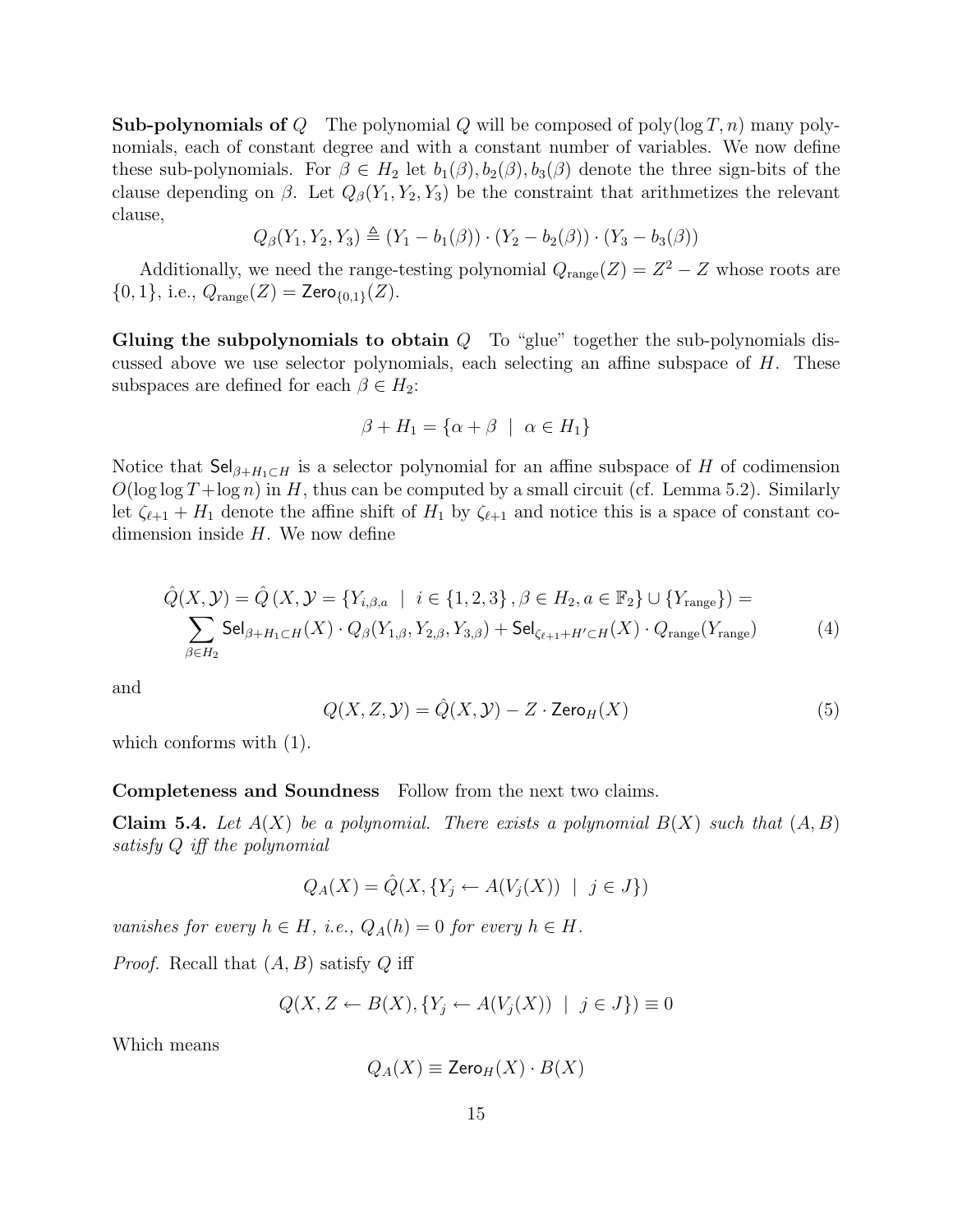where equivalence is in the ring  $\mathbb{F}[X]$ . One direction is immediate: the right hand side in the last equation above vanishes on H by construction of  $\mathsf{Zero}_H$  and hence  $Q_A(X)$  must vanish on every  $h \in H$  too. In the other direction, if  $Q_A(X)$  vanishes on  $h \in H$  then it is divisible by the polynomial  $(X - h)$ . This is because  $\mathbb{F}[X]$  is a unique factorization domain. Hence  $Q_A(X)$  is divisible by  $\prod_{h\in H}(X-h) = \textsf{Zero}_H(X)$ , which means there exists  $B(X)$  such that  $Q_A(X) \equiv \mathsf{Zero}_H(X) \cdot B(X).$  $\Box$ 

**Claim 5.5.**  $Q_A(X)$  vanishes on every  $h \in H$  if and only if:

- 1.  $A(\alpha + \beta) \in \mathbb{F}_2$  for every  $\alpha \in H_1, \beta \in H_2$ , and (recalling  $H' = H_1 + H_2$  is identified with  $\{0,1\}^{\ell}$  and  $\mathbb{F}_2$  is identified with  $\{0,1\}$ )
- 2. the boolean assignment  $A: \{0,1\}^{\ell} \to \{0,1\}$  satisfies the succinct CSP defined by D.

*Proof.* The first observation is that for any  $h \in H$  there is at most one summand of (4) that does not vanish. This follows from the definition of the selector polynomial and because the sets  $\beta + H_1$  and  $\zeta_{\ell+1} + H'$  are all mutually disjoint.

To prove part 1 we start with the very last term in (4) and notice that, for  $x \in H$ , the selector polynomial selects only x of the form  $x' + \zeta_{\ell+1}$  for  $x' \in H'$ . The function  $V_{\text{range}}$  adds  $\zeta_{\ell+1}$  to its input, thus  $(Y_{\text{range}} \leftarrow V_{\text{range}})$  evaluated on  $x' + \zeta_{\ell+1}$  is simply x'. Hence  $Q_A(X)$ vanishes on  $x \in H' + \zeta_{\ell+1}$  iff  $Q_{\text{range}}(A(\alpha+\beta)) = 0$  for every  $\alpha \in H_1, \beta \in H_2$  which establishes part 1.

Part 2 follows by inspection, using the same rationale as used in proving part 1. Notice that the selector for  $\beta + H_1$  evaluates to 1 on  $x \in H$  if and only if x is of the form  $\alpha + \beta$ for  $\alpha \in H_1$ . This, together with Claim 5.3, means that  $(Y_{i,\beta} \leftarrow V_{i,\beta})$  evaluated on x is simply  $\alpha + \beta + S_i(\beta)$ . It follows from the definition of  $Q_\beta$  that the term corresponding to  $x$  vanishes iff the  $x$ th clause is satisfied by the assignment given by  $A$  to its three variables. This completes the proof.  $\Box$ 

**Computational Efficiency** Postprocessing complexity is equal to the size of  $Q$  in  $(5)$ , this size is  $poly(n)$ , as implied by Lemma 5.2. Regarding preprocessing, it can be done via projections as shown in Claim 5.3.  $\Box$ 

# 6 Preprocessing Complexity of the RS-PCPP verifier

In this section we prove Theorem 4.6. The completeness, soundness, query complexity, randomness and decision time of the RS-PCPP verifier are already given by [BS08, BGH<sup>+</sup>05] (cf. [BCGT13b]) and here we focus solely on showing that preprocessing can be done via projections. This will be argued by following the proof in [BS08, Section 6] and specifying the query-format to the PCPP oracle and the preprocessing done to the randomness by the PCPP-verifier. We assume the reader is familiar with that proof (including the notation there) and point out, using footnotes, the minor modifications needed for our proof.

We start by recalling the RS-PCPP from [BS08, Section 6]. We consider a system for verifying proximity to  $RS[\mathbb{F}, L, 2^{-a}]$  where  $\mathbb F$  is a field of characteristic 2 and size  $> 2^{k+a}$  and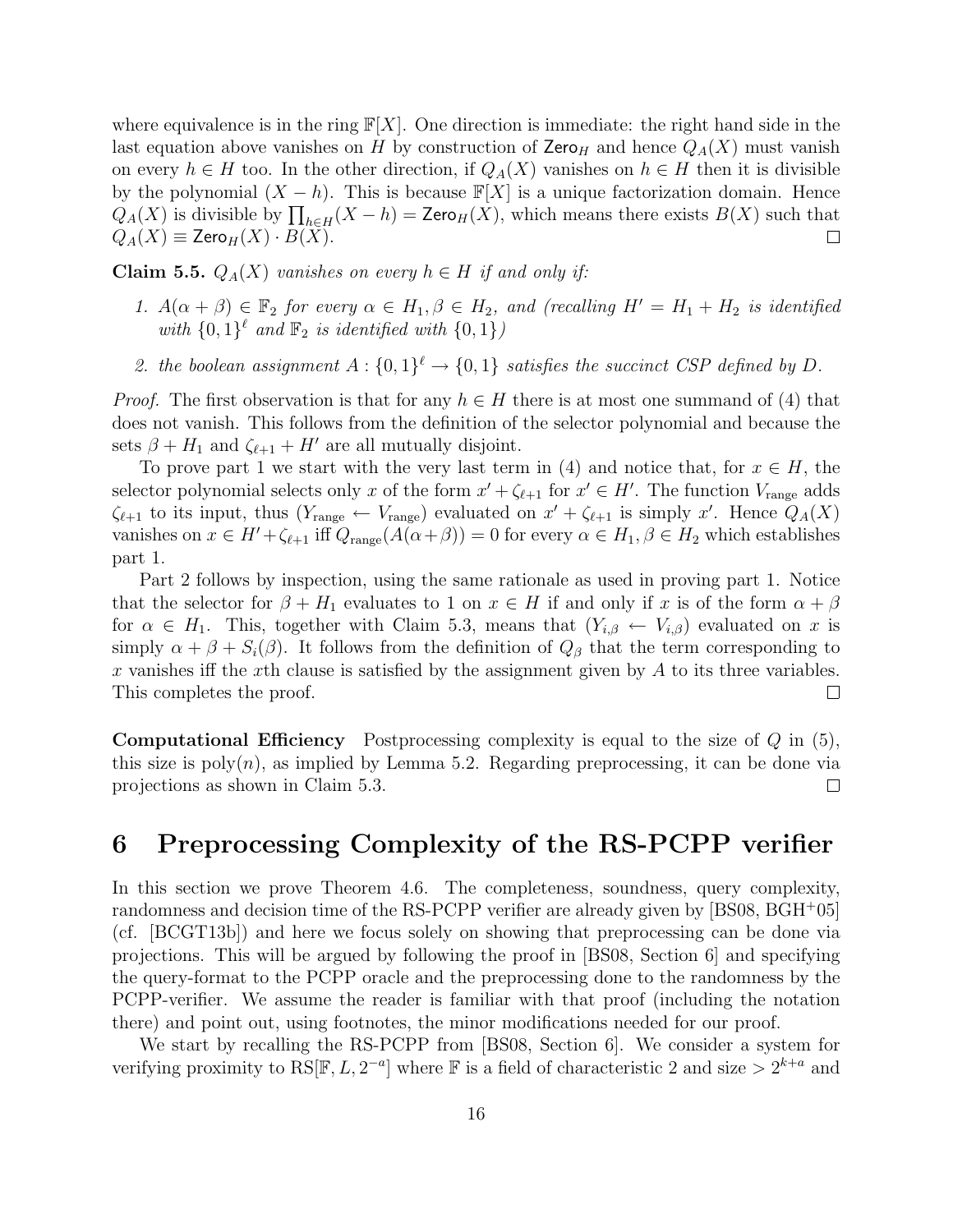L is an affine space<sup>1</sup> of dimension k. The proximity-verification problem for RS[F, L,  $2^{-a}$ ] is reduced to  $2 \cdot 2^{\lceil k/2 \rceil}$  many instances of the proximity-verification problems for RS[F, L', 2<sup>-a</sup>] where L' is an affine space of dimension  $\leq [k/2] + a^2$ . Applying the same kind of reduction recursively — we stop it when  $\dim(L') \leq 2a$  — leads after  $O(\log k)$  many iterations to constant-size domains  $L'$ , for which the proximity-verification problem is solved by querying the relevant function on all of its domain and checking it has fractional degree less than  $2^{-a}$ . Consequently, the combination of p and its RS-PCPP oracle can be viewed as residing in a tree. Each node v of the tree refers to a function  $f_v : L_v \to \mathbb{F}$  where  $L_v$  is an affine space of dimension  $k = k_v$ , which we call also the dimension of v. The function p refers to the root of the tree.  $L_v$  is specified by a shift  $b_0$  and a basis  $b_1, \ldots, b_k$ , so a query to  $f_v$  is specified by  $(r_1,\ldots,r_k) \in \mathbb{F}_2^k$  and answered by  $f(b_0 + \sum_i r_i b_i)$ . One thing that complicates the situation is that the various functions residing in the tree must be consistent, i.e., they must give the same value to certain pairs of points. (This is because the functions  $f_u$  residing in the sons of v interpolate certain values of  $f_v$ , in a way explained later on.) We deal with this by redirecting queries from  $f_u$  to the relevant  $f_{u'}$ . In particular, our query-generating preprocessing algorithm runs in two phases: In the down phase we use randomness to go down the tree and reach a leaf, generating an initial set of queries. In the up phase we take our query and, if needed, redirect it either to a sibling or to its father, and continue the process. Thus, to prove Theorem 4.6 we will argue that each step of each of the phases is a projection. To state the two claims we explain more the structure of the RS-PCPP proof tree.

### 6.1 Overview of a single level of the RS-PCPP system

We continue to assume familiarity with [BS08, Section 6] and use the notation there. Assume  $p: L \to \mathbb{F}$  belongs to RS[F, L, 2<sup>-a</sup>] and let  $P(X)$  be the polynomial whose evaluation is p (i.e.,  $p(x) = P(x)$  for all  $x \in L$  and  $\deg(P) < |L|/2^a$ ). Let  $\ell = |k/2|$  and as in [BS08, Equation (6.2)] let

$$
L_0 \triangleq \text{span}(b_1, ..., b_\ell), \quad \dim(L_0) = \ell
$$
  
\n
$$
L'_0 \triangleq c_0 + L_0 + \text{span}(c_1, ..., c_{a-1}), \quad \dim(L'_0) = \ell + a - 1
$$
  
\n
$$
L_1 \triangleq b_0 + \text{span}(b_{\ell+1}, ..., b_k), \quad \dim(L_1) = k - \ell
$$
\n(6)

and  $q(X) \triangleq q_{L_0}(x)$  be the subspace polynomial vanishing on span $(b_1, \ldots, b_\ell)$ . Notice  $L'_0 \cap$  $L_1 = \emptyset$  so that we have a simpler version of [BS08, Equation (6.3)]: For  $\beta \in L_1$  let

$$
L_{\beta} \triangleq L'_{0} \cup \beta + L_{0} + \text{span}(c_{1}, \dots, c_{a-1}), \quad \dim(L_{\beta}) = \ell + a \tag{7}
$$

and notice  $L_{\beta} \supset \beta + L_0$ .

<sup>&</sup>lt;sup>1</sup>[BS08, Section 6] assumes L is a linear space. The generalization to affine-spaces is immediate, cf. [BCGT13b].

<sup>&</sup>lt;sup>2</sup>In [BS08, Section 6]  $a = 3$ , i.e., fractional degree is 1/8. This can be generalized to arbitrary constant a as we assume here.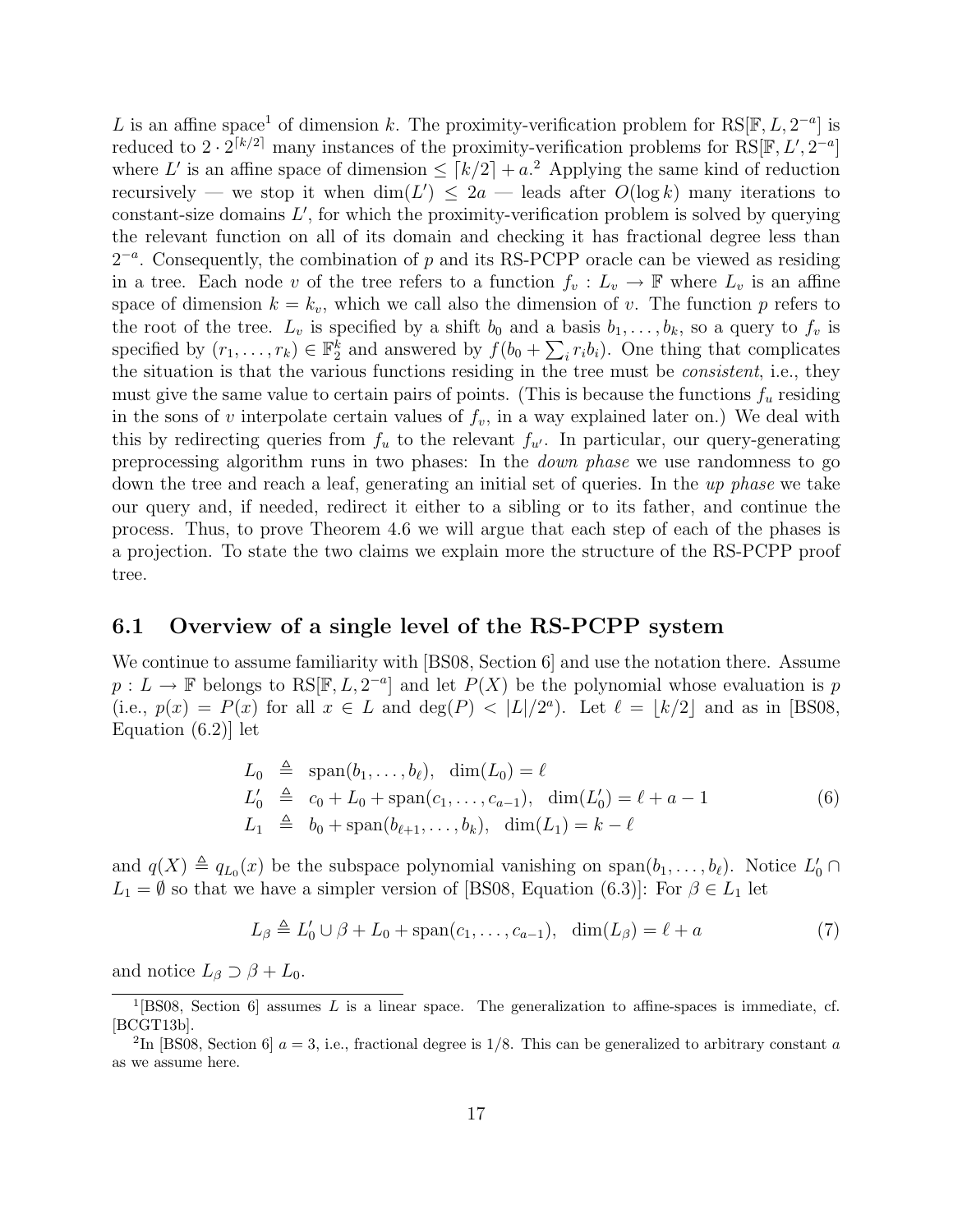By [BS08, Proposition 6.3] there exists a unique bivariate polynomial  $Q(X, Y)$  satisfying  $deg_X(Q) < 2^{\ell}, deg_Y(Q) < 2^{(k-\ell)-a}$  and

$$
Q(X,Y) \equiv P(X) \mod Y - q(X)
$$
, or equivalently  $P(X) = Q(X,q(X))$ . (8)

Assuming p is the evaluation of P and using q and Q above, view  $p: L \to \mathbb{F}$  as a partial bivariate function  $p: T \to \mathbb{F}$  for  $T \subset \mathbb{F} \times \mathbb{F}$ 

$$
T = \bigcup_{\beta \in L_1} \left\{ (\beta + L_0) \times \{ q(\beta) \} \right\}. \tag{9}
$$

In what follows for  $T \subset \mathbb{F} \times \mathbb{F}$  let the  $\beta$ -row of T be  $R_{\beta}[T] = {\alpha \mid (\alpha, \beta) \in T}$  and the  $\alpha$ -column is  $C_{\alpha}[T] = {\beta \mid (\alpha, \beta) \in T}.$ 

Next, as in [BS08, Definition 6.5] let  $f : S \to \mathbb{F}$  where

$$
S = \left(\bigcup_{\beta \in L_1} \{L_{\beta} \times \{q(\beta)\}\}\right) \setminus T
$$

is supposedly the evaluation of  $Q$  on  $S$  and in what follows we denote by  $\hat{f}:S\cup T\rightarrow \mathbb{F}$ the function that agrees with p on T and with f on S. Assuming p is the function residing at the root v, there is one row-edge leaving v for each nonempty row of  $S \cup T$  and one column-edge leaving v for every  $\alpha$ -column of S, where  $\alpha \in L'_0$ . The number and structure of these outgoing edges is given by the following analog of [BS08, Proposition 6.6].

**Proposition 6.1** (Structure of S and T). The set  $S \cup T$  is the disjoint union of  $q(\beta)$ -rows for  $\beta \in L_1$ . The  $q(\beta)$ -row of  $S \cup T$  is the affine space  $L_\beta$ . Similarly, for every  $\alpha \in L'_0$ , the  $\alpha$ -column of  $S \cup T$  is the affine space  $q(L_1)$ , and it has no intersection with T.

If  $\hat{f}$  is indeed the evaluation of Q, then every row of  $\hat{f}$  is a polynomial of degree  $\langle 2^{\ell} \rangle$ and every column is of degree  $\langle 2^{(k-\ell)-a} \rangle$ . This leads to the following recursive definition of the RS-PCPP tree, which complements [BS08, Definition 6.5] by providing a more explicit query-access to nodes in the tree.

**Definition 6.2** (RS-PCPP tree node labels). Let v be a node in a RS-PCPP tree, and assume it is labeled by affine shift b<sub>0</sub>, basis  $b_1, \ldots, b_k$ , auxiliary shift c<sub>0</sub> and auxiliary basis  $c_1, \ldots, c_{a-1}$  where  $b_0, \ldots, b_k, c_0, \ldots, c_{a-1}$  are linearly independent (in particular,  $b_0$  and  $c_0$ are nonzero). A query to the node is specified by  $r_1, \ldots, r_k$  and the answer is interpreted as  $f(b_0 + \sum_{i=1}^k r_i b_i)$ . (Notice that the auxiliary shift and basis are not used in querying  $f_v$ , rather they are needed for the recursion specified next.)

If  $k \leq 2a$  then v is a leaf. Otherwise, let  $L_0, L'_0, L_1, L_\beta$  be as in (6) and (7). Then v has the following edges

1. v has  $2^{k-\ell}$  row-edges, each edge labeled by  $\beta \in L_1$ , and the node u at the other end of the edge is labeled by the affine shift  $\beta$  and basis  $b_1, \ldots, b_\ell, c_1, \ldots, c_{a-1}, (c_0 + \beta)$ , auxiliary shift  $c'_0$  and auxiliary basis  $c'_1, \ldots, c'_{a-1}$  that are linearly independent of  $\beta, b_1, \ldots, b_\ell, (c_0+\ell)$  $\beta$ ,  $c_1, \ldots, c_{a-1}$ .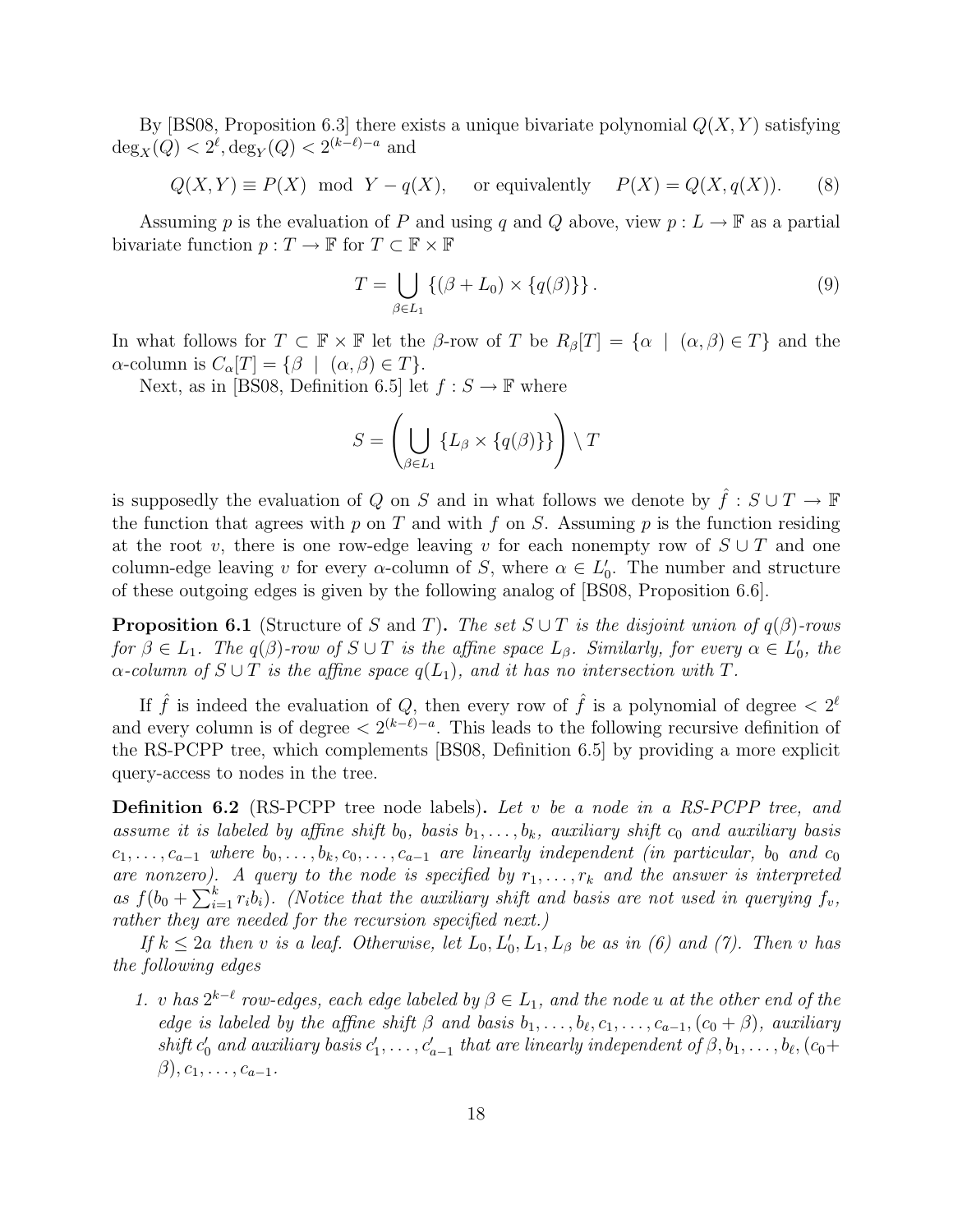2. Additionally, v has  $2^{\ell+a-1}$  column-edges, each edge labeled by  $\alpha \in L'_0$ . The node u at the other end of the edge is labeled by shift  $q(b_0)$  and basis  $q(b_{\ell+1}), \ldots, q(b_k)$ , auxiliary shift  $c'_0$  and auxiliary basis  $c'_1, \ldots, c'_{a-1}$  that are linearly independent of  $q(b_0), q(b_{\ell+1}), \ldots, q(b_k)$ .

Intuitively, we assume the prover provides a function  $f_v : L_v \to \mathbb{F}$  for each node v in our tree. We associate  $L_v$  with  $T_v \subset \mathbb{F} \times \mathbb{F}$  as in (9), view  $f_v$  as a partial bivariate function with domain  $T_v$ . We then define a set  $S_v$  as in Proposition 6.1 and assume the prover provides for each  $q(\beta)$ -row of  $S_v \cup T_v$  the evaluation of f restricted to that row. This evaluation resides in the node u at the end of the row-edge labeled by  $\beta$ . Similarly, the evaluation of f restricted to an  $\alpha$ -column of  $S_v \cup T_v$  resides in the node w at the end of the column-edge labeled by α. By definition, the  $q(β)$ -row of  $S_v \cup T_v$  — which resides in node  $u$  — has non-empty intersection with  $T_v$ . On inputs in  $T_v$  we should require  $f_v$  to equal  $f_u$ . Similarly, every element in the  $\alpha$ -column — which resides in node  $w$  — is also an element of some  $q(\beta)$ -row, so we require  $f_w$  to equal  $f_u$  for the relevant u. To enforce this consistency between functions residing in different nodes of the RS-PCPP tree, we define a query generation preprocess that traverses the RS-PCPP proof tree in two phases: In the *down phase* we use randomness to go down the tree and reach a leaf, generating an initial set of queries. In the up phase we take each query that was generated at the end of the down phase and, if needed, redirect it as follows: If the query is to a column-node (i.e.,  $w$  reached from  $v$  via a column edge) then we refer the query to the proper row-sibling; if the query is to a row-node  $u$  (reached from v) and furthermore resides in  $T_v$  we refer it to the father v of u. Thus, to prove Theorem 4.6 we will argue that each step of each of the two phases is a projection. We start by describing the down phase.

**Claim 6.3** (Down phase). At non-leaf v of dimension  $k = k_v$  denote the k bits of initial randomness by  $r = (r_1, \ldots, r_k)$ . The down step consists of

- Partitioning the bits into  $r'' = (r_1, \ldots, r_\ell)$  and  $r''' = (r_{\ell+1}, \ldots, r_k)$
- Appending a constant number  $a-1$  of new bits  $r' = (r'_1, \ldots, r'_{a-1})$  to  $r''$ .
- Tossing a coin  $r'_0$  and based on its outcome either use  $r''$  as a label for a column-edge  $v \rightarrow u$  and apply another down-step to u with randomness r''', or use r''' as a label for a row-edge  $v \rightarrow u'$  and apply another down-step to u' with randomness r''.

This down phase process is initialized at the root with k bits of randomness, and continued until a leaf u of dimension  $k \leq 2a$  is reached. (Recall u is a constant.) All  $2^a$  elements of  $f_v$ are designated as queries and we apply the up phase to each one of them separately. The up phase consists of  $O(\log k)$  many steps, at most 2 up-steps at each level of the tree.

**Claim 6.4** (Up phase). Let u be a node of dimension  $k_u$  and let  $r = (r_1, \ldots, r_k)$  be the randomness used to query it. If u is the root, then the up-phase terminates and the query r is sent to  $f_u$ . Otherwise, let v be the father of u and let r' be the bit-sequence specifying its edge-label. A number a of the bits of  $r'$  are examined in a non-adaptive manner and based on their value, the up-step chooses one of three possibilities: (i) make query r to  $f_u$ , (ii) redirect the query r' to the son u' of v with edge  $v \rightarrow u'$  labeled r, or (iii) redirect the query r  $\circ r'$  to  $\upsilon.$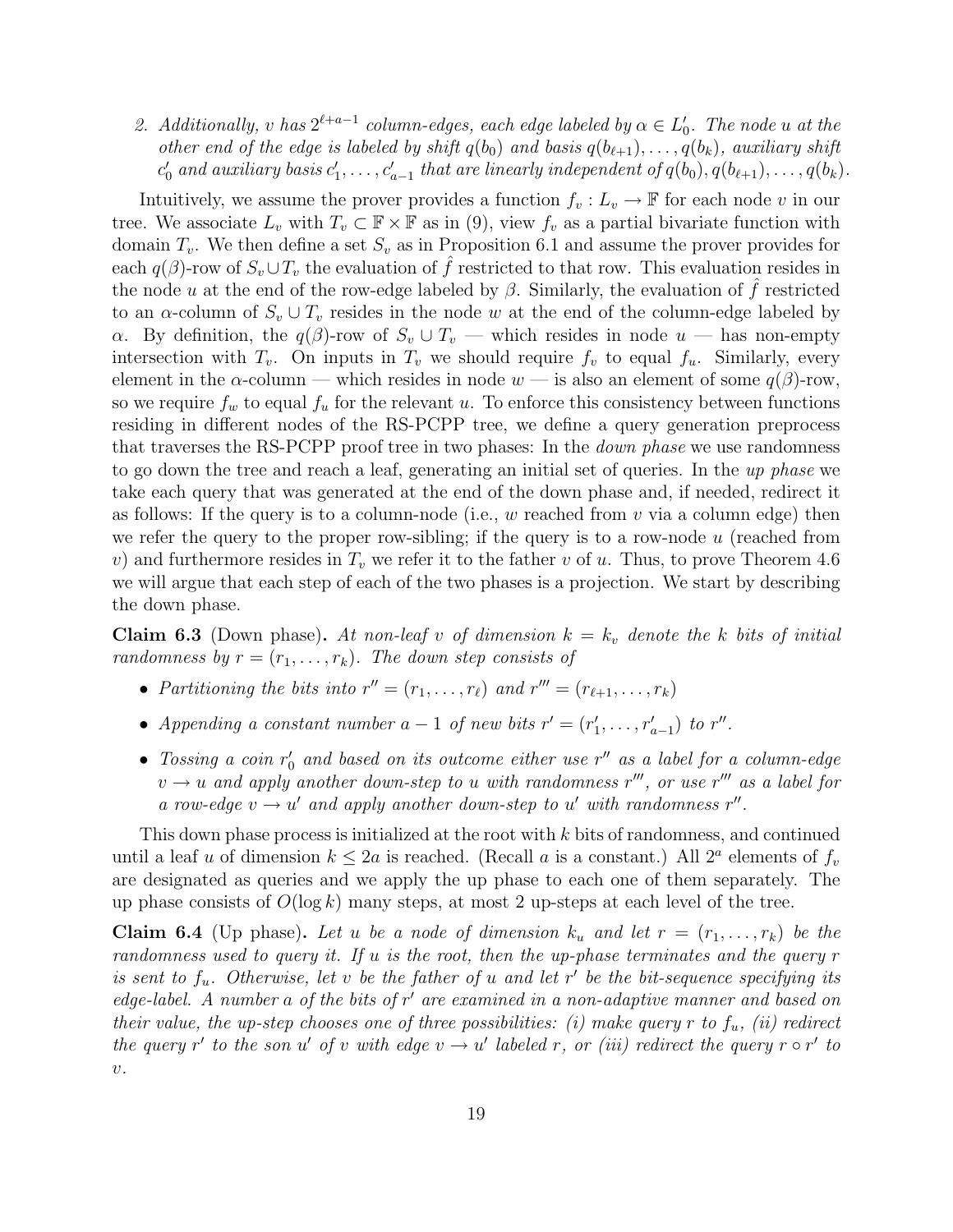Proof of Theorem 4.6. Proof length is proved in [BS08]. As shown there, a single invocation of the RS-PCPP verifier has query complexity  $O(1)$  (over alphabet F) and soundness  $1/k<sup>c</sup>$ for a universal constant c.

We now argue that preprocessing can be achieved by a projection. First, notice that generating  $R + y$  from R is a projection according to the last bullet of Theorem 1.1. Having fixed the initial randomness, the key point is that only  $O(\log k)$  bits are examined in all down-steps and up-steps. Hence, consider a modified verifier which fixes in advance every possible setting for these  $O(\log k)$  bits. The query complexity of the modified verifier is  $poly(k)$ . Soundness can only increase because of this modification. Crucially, once these  $O(\log k)$  bits are fixed in advance, the remaining preprocessing is a projection according to the last bullet of Theorem 1.1. A down-phase consists of permuting the bits; at the leaf a constant number of bits are flipped; and the up phase consists yet again of permuting the bits. This completes the proof of Theorem 4.6.  $\Box$ 

### 6.2 Down phase — Proof of Claim 6.3

Assume  $f: L \to \mathbb{F}$  resides at node v; we have k bits of randomness  $r_1, \ldots, r_k$  passed on from v's father and a new bits of randomness  $r'_0, \ldots, r'_a$ ; L is specified by shift  $b_0$  and basis  $b_1, \ldots, b_k$  for L, and v has an auxiliary shift  $c_0$  and auxiliary basis  $c_1, \ldots, c_{a-1}$  for. Then by Definition 6.2 v has one row-son labeled by  $\beta$  for each  $\beta \in L_1$ , and one column-son labeled by  $\alpha$  for each  $\alpha \in L'_0$ . We use the first bit of new randomness  $r'_0$  to select a row  $(r'_0 = 0)$  or column  $(r'_0 = 1)$  edge. If a row-edge is selected we use  $r_{\ell+1}, \ldots, r_k$  to select a  $\beta \in L_1$  (recall from (6) that  $\dim(L_1) = k - \ell$ ) and pass  $(r_1, \ldots, r_\ell, r'_1, \ldots, r'_a)$  as randomness to the rownode  $u_{\beta}$ . (Definition 6.2 and (7) imply dim( $u_{\beta}$ ) =  $\ell + a$ .) If a column-edge is selected we use  $(r_1, \ldots, r_\ell, r'_1, \ldots, r'_{a-1})$  to select a column  $\alpha \in L'_0$  (recall from (6) that  $\dim(L'_0) = \ell + a - 1$ ) and pass  $(r_{\ell+1}, \ldots, r_k)$  to the column-node  $u_\alpha$  of dimension  $k - \ell$ .

Notice that in either case (row/column) the operations performed on  $r_1, \ldots, r_k, r'_0, \ldots, r'_a$ consist of (i) partitioning the bits in a fixed way into a single bit  $(r'_0)$  and two roughly equisized sets  $R_0, R_1$ . Then, based on  $r'_0$  we either use  $R_0$  as an edge label and pass  $R_1$ as randomness to the next node, or vice versa (use  $R_1$  as and edge label and pass  $R_0$  as randomness to next node). Thus, each down phase examines  $O(1)$  bits and then (possibly) a fixed permutation of the remaining bits. This completes the proof of Claim 6.3.

### 6.3 Up phase — Proof of Claim 6.4

If u is the root, then query  $f_u$  at  $(r_1, \ldots, r_k)$ . Otherwise, there are two cases to consider:

**Column nodes** In this case suppose u is an  $(k-\ell)$ -dimensional column node whose father is an k-dimensional node v and the edge leading from v to u is labeled by  $\alpha \in L'_0$  and the query to  $f_u$  is  $r_1, \ldots, r_{k-\ell}$ . The crucial point is that the shift and basis for querying  $f_u$  are  $q(b_0)$  and  $q(b_1), \ldots, q(b_\ell)$ , so the query to  $f_u$  is  $q(\beta)$  where  $\beta = b_0 + \sum_{i=1}^{k-\ell} r_i q(b_i)$ . On the other hand, the shift for the row-sibling u' of u down the edge labeled by  $r_1, \ldots, r_{k-\ell}$  is  $\beta$ and the basis is  $b_1, \ldots, b\ell, c_1, \ldots, c_{a-1}, (c_0 + \beta)$ . Thus, assuming  $f_u$  is the restriction of f to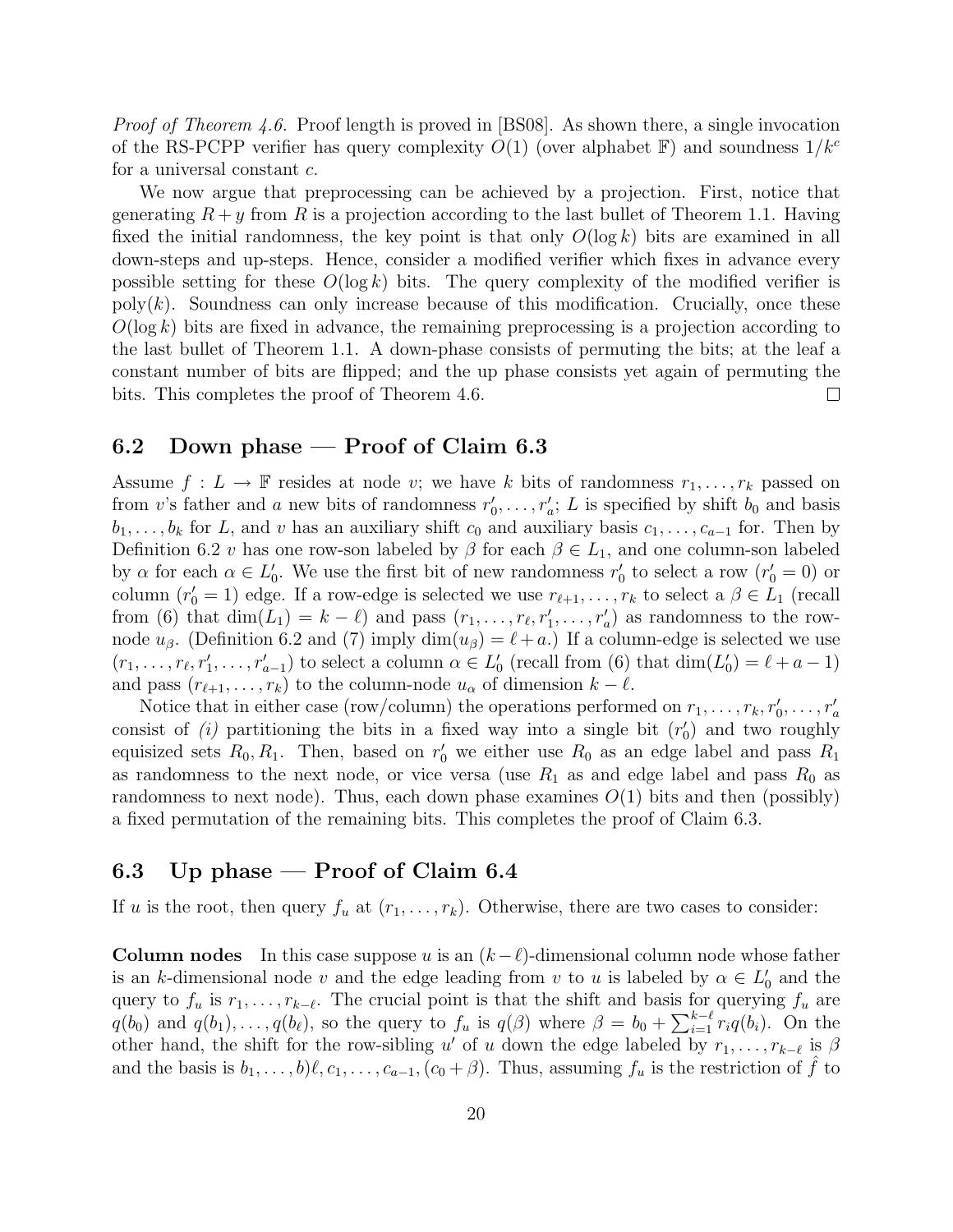the  $\alpha$ -column, and  $f_{u'}$  is the restriction of  $\hat{f}$  to the  $q(\beta)$ -row, we see that the answer of  $f_u$  at α should equal the answer of  $f_{u'}$  on query β and this is precisely case (ii) of Claim 6.4.

**Row nodes** In this case suppose u is a  $\ell + a$ -dimensional row-node whose father is an k dimensional node v and the edge leading from v to u is labeled by  $\beta$  and the query to  $f_u$  is labeled by  $\alpha = \beta + \sum_{i=1}^{\ell} r_i b_i + \sum_{j=1}^{a-1} r_{\ell+j} c_j + r_{\ell+a}(c_0+\beta)$  where  $r_1, \ldots, r_{\ell+a}$  is the randomness used to specify the query. We need to redirect the query to  $f_v$  if and only if  $\alpha \in L_\beta \cap T_v$ which, inspection reveals, happens iff  $r_{\ell+a} = 1$  and  $r_{\ell+1} = \ldots = r_{\ell+a-1} = 0$ . This can be determined by inspecting a bits of the randomness, and if needed, the query comprised of randomness  $r_1, \ldots, r_{\ell-k}$  is concatenated with the  $\ell$  bits of randomness specifying the edge  $\beta$  and the total k bits are redirected to the father node v. This completes case *(iii)* of Claim 6.4.

We conclude that in each case, the up-phase step occurring at level  $i$  of the tree involves at most 2 hops — one from column-node to a sibling row-node, the other from a row-node to its father. In each case the processing needed to be done involves inspecting at most a bits, and based on this redirecting the query by possibly permuting its randomness bits. This completes the proof of Claim 6.4.

### Acknowledgements

The first co-author is grateful to the SCIPR-lab (www.scipr-lab.org) members — Alessandro Chiesa, Daniel Genkin, Lior Greenblatt, Shaul Kfir, Michael Riabzev, Gil Timnat, Eran Tromer and Madars Virza — for helpful discussions. The second co-author thanks Ramamohan Paturi for a conversation on MAX3SAT.

# References

- [AGHP92] Noga Alon, Oded Goldreich, Johan Håstad, and René Peralta. Simple constructions of almost k-wise independent random variables. Random Structures  $\mathcal{B}$  Algorithms, 3(3):289–304, 1992.
- [ASE92] Noga Alon, Joel H. Spencer, and Paul Erdős. The Probabilistic Method. Wiley-Interscience Series in Discrete Mathematics and Optimization. John Wiley and Sons, Inc., 1992.
- [BCGT13a] Eli Ben-Sasson, Alessandro Chiesa, Daniel Genkin, and Eran Tromer. Fast reductions from RAMs to delegatable succinct constraint satisfaction problems. In ACM Innovations in Theoretical Computer Science conf. (ITCS), pages 401–414, 2013.
- [BCGT13b] Eli Ben-Sasson, Alessandro Chiesa, Daniel Genkin, and Eran Tromer. On the concrete efficiency of probabilistically-checkable proofs. In ACM Symp. on the Theory of Computing (STOC), pages 585–594, 2013.
- [BGH+05] Eli Ben-Sasson, Oded Goldreich, Prahladh Harsha, Madhu Sudan, and Salil P. Vadhan. Short PCPs verifiable in polylogarithmic time. In IEEE Conf. on Computational Complexity (CCC), pages 120–134, 2005.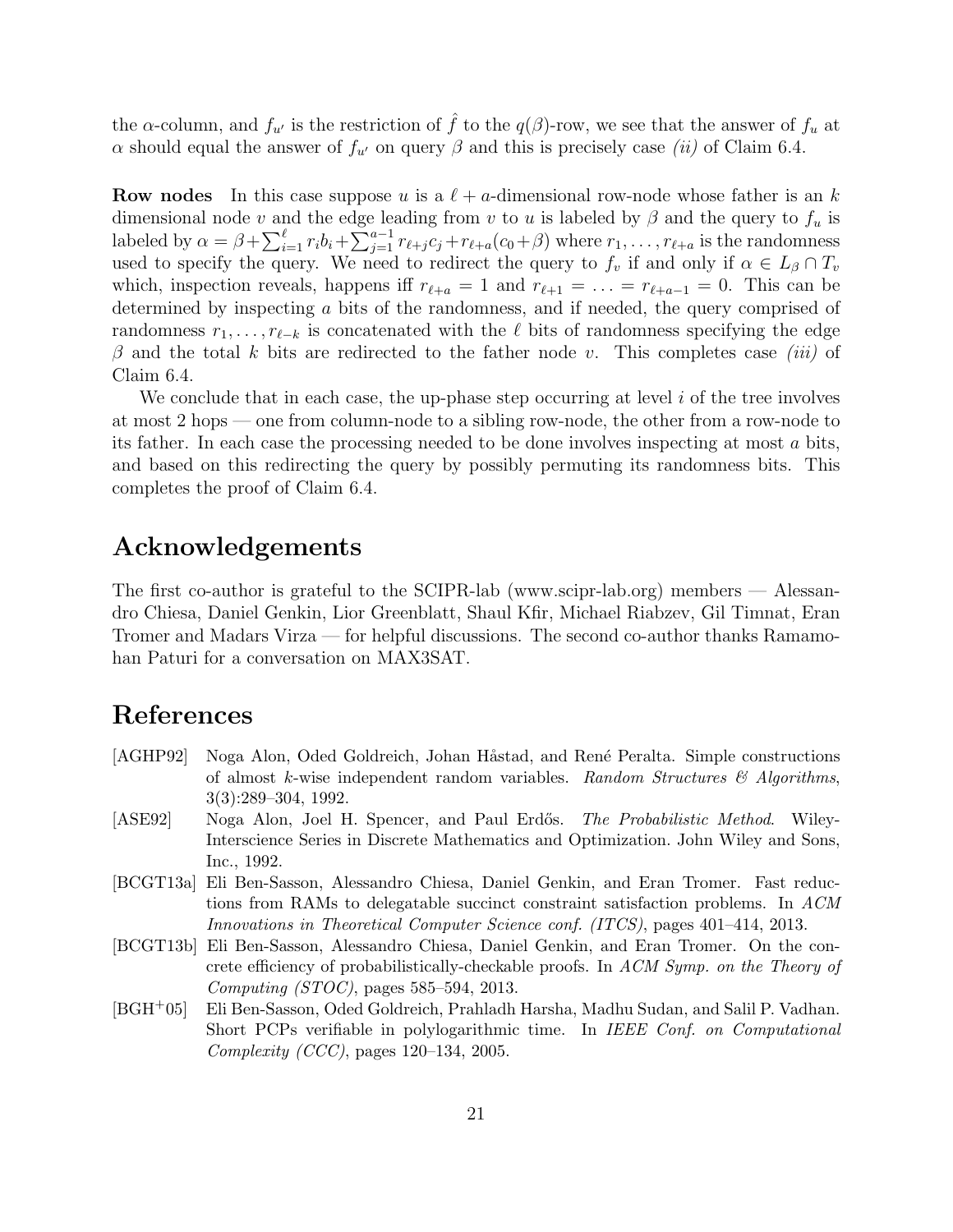- [Blu84] Norbert Blum. A boolean function requiring 3n network size. Theoretical Computer Science, 28:337–345, 1984.
- [BS08] Eli Ben-Sasson and Madhu Sudan. Short PCPs with polylog query complexity. SIAM J. on Computing, 38(2):551–607, 2008.
- [BSGH+06] Eli Ben-Sasson, Oded Goldreich, Prahladh Harsha, Madhu Sudan, and Salil P. Vadhan. Robust PCPs of proximity, shorter PCPs, and applications to coding. SIAM J. on Computing, 36(4):889–974, 2006.
- [Coo73] Stephen A. Cook. A hierarchy for nondeterministic time complexity. J. of Computer and System Sciences, 7(4):343–353, 1973.
- [Din07] Irit Dinur. The PCP theorem by gap amplification. J. of the ACM, 54(3):12, 2007.
- [DK11] Evgeny Demenkov and Alexander S. Kulikov. An elementary proof of a 3n−o(n) lower bound on the circuit complexity of affine dispersers. In Symp. on Math. Foundations of Computer Science (MFCS), pages 256–265, 2011.
- [DR06] Irit Dinur and Omer Reingold. Assignment testers: Towards a combinatorial proof of the PCP theorem.  $SIAM J.$  on Computing,  $36(4):975-1024$ ,  $2006$ .
- [FSUV13] Bill Fefferman, Ronen Shaltiel, Christopher Umans, and Emanuele Viola. On beating the hybrid argument. Theory of Computing, 9:809–843, 2013.
- [GMR13] Parikshit Gopalan, Raghu Meka, and Omer Reingold. DNF sparsification and a faster deterministic counting algorithm. Computational Complexity, 22(2):275–310, 2013.
- [Her11] Timon Hertli. 3-SAT faster and simpler unique-SAT bounds for PPSZ hold in general. In IEEE Symp. on Foundations of Computer Science (FOCS), pages 277–284, 2011.
- [IKW01] Russell Impagliazzo, Valentine Kabanets, and Avi Wigderson. In search of an easy witness: Exponential time vs. probabilistic polynomial time. In IEEE Conf. on Computational Complexity (CCC), 2001.
- [IKW02] Russell Impagliazzo, Valentine Kabanets, and Avi Wigderson. In search of an easy witness: exponential time vs. probabilistic polynomial time. J. of Computer and System Sciences, 65(4):672–694, 2002.
- [JMV13] Hamid Jahanjou, Eric Miles, and Emanuele Viola. Local reductions. Available at http://www.ccs.neu.edu/home/viola/, 2013.
- [KL80] Richard M. Karp and Richard J. Lipton. Some connections between nonuniform and uniform complexity classes. In ACM Symp. on the Theory of Computing  $(TOC)$ , pages 302–309, 1980.
- [LVW93] Michael Luby, Boban Veličković, and Avi Wigderson. Deterministic approximate counting of depth-2 circuits. In 2nd Israeli Symposium on Theoretical Computer Science (ISTCS), pages 18–24, 1993.
- [Mie09] Thilo Mie. Short pcpps verifiable in polylogarithmic time with  $o(1)$  queries. Ann. Math. Artif. Intell., 56(3-4):313–338, 2009.
- [MTY11] Kazuhisa Makino, Suguru Tamaki, and Masaki Yamamoto. Derandomizing HSSW algorithm for 3-SAT.  $CoRR$ ,  $abs/1102.3766$ , 2011.
- [NEU12] NEU. From RAM to SAT. Available at http://www.ccs.neu.edu/home/viola/, 2012.
- [NN90] J. Naor and M. Naor. Small-bias probability spaces: efficient constructions and applications. In 22nd ACM Symp. on the Theory of Computing (STOC), pages 213–223. ACM, 1990.
- [Oli13] Igor C. Oliveira. Algorithms versus circuit lower bounds. CoRR, abs/1309.0249, 2013.
- [SFM78] Joel I. Seiferas, Michael J. Fischer, and Albert R. Meyer. Separating nondeterministic